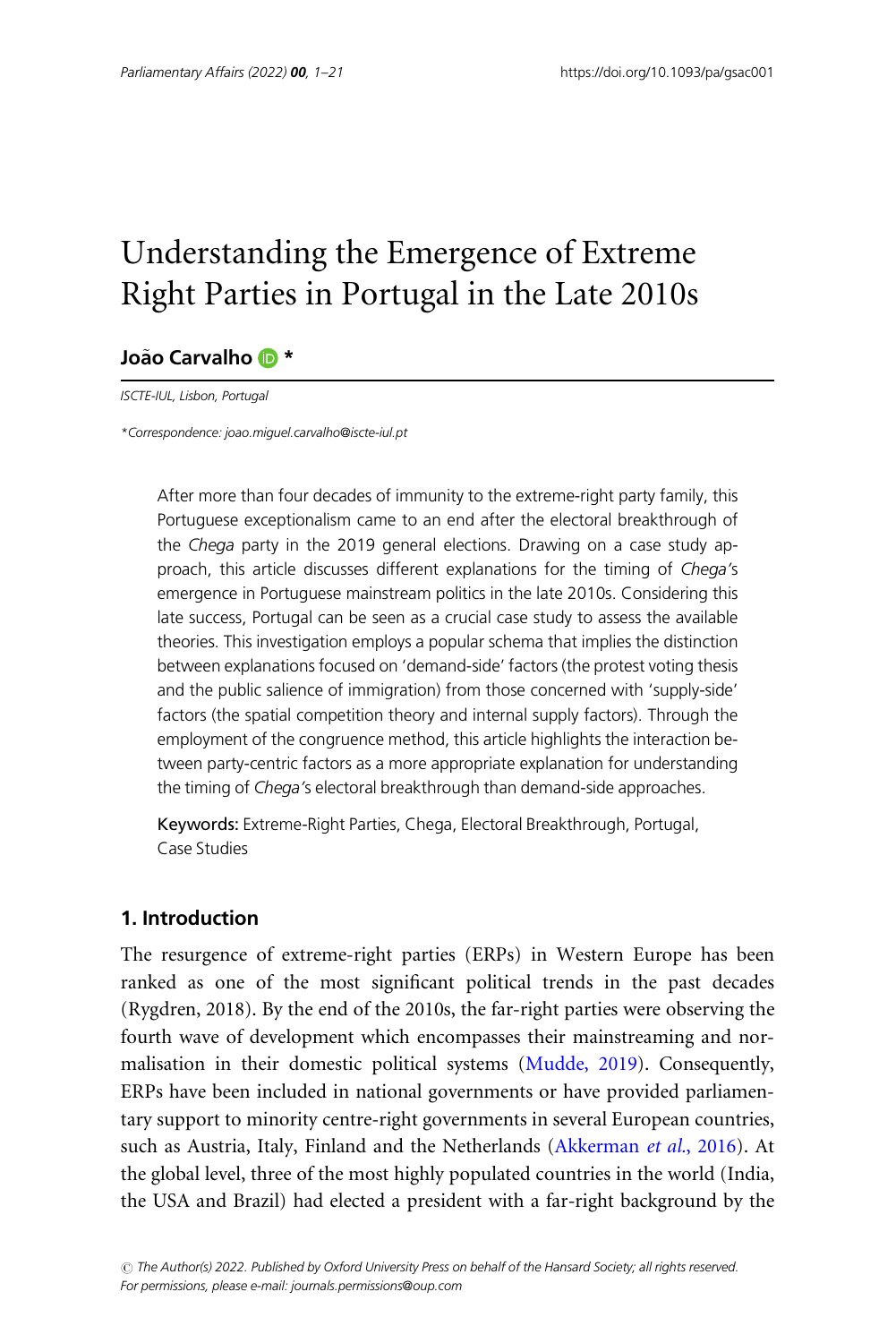late 2010s ([Mudde, 2019\)](#page-19-0). In general, ERPs abandoned the fringes of the political systems and moved into the political mainstream, as evidenced by their levels of electoral support and their parliamentary representation in several countries [\(Odmalm and Hepburn, 2017\)](#page-20-0).

Against these global trends, Portugal persisted in being immune to the far right until the end of the 2010s, which constituted an exceptional case at the European level  $(Mudde, 2019)$  $(Mudde, 2019)$ .<sup>1</sup> This Portuguese exceptionalism ended after the 2019 general elections wherein Chega (Enough) performed an electoral breakthrough into the Assembly of the Republic after collecting 1.29 per cent of the vote ([Fernandes and Magalh](#page-18-0)ães, 2020; [Afonso, 2021](#page-16-0)). Thus, the late emergence of this  $ERP<sup>2</sup>$  into mainstream politics constitutes a crucial case study for examining the relevance of the available theories to understand ERPs' electoral breakthroughs. Moreover, Chega demonstrated an extraordinary ability to expand its electoral support in national elections, as suggested by its consolidation into mainstream politics in a very short period. Chega's political relevance in national politics was evident during the 2021 Presidential elections, where this ERP's leader—André Ventura was the third most voted candidate with 11.9 per cent of the total vote, representing the preference of 496,653 voters ([CNE, 2021a](#page-18-0)).

The objectives of this in-depth study are twofold. First, this investigation will help overcome the lack of in-depth studies on the Portuguese far right [\(Ruzza, 2018](#page-20-0)).<sup>3</sup> Through the employment of the congruence method, this article will shed light on Chega's electoral breakthrough in 2019 by exploring which theories are most consistent with the empirical observations. Drawing on a popular dichotomy in ERP literature, this investigation examines the relevance of a set of explanations aimed at understanding the emergence of far-right parties, which have been distinguished according to their demand-side or supply-side character [\(Mudde, 2007;](#page-19-0) [Muis and](#page-19-0) [Immerzeel, 2017](#page-19-0)). Secondly, the article assesses the relative strengths of the different available theoretical proposals to explain the ERPs' emergence into mainstream politics. Thereby, this investigation will contribute to the wider literature on the far right by comparing the level of congruence of the selected theoretical predictions and the empirical evidence extracted from this case study ([Arzheimer, 2018\)](#page-17-0).

Two proposals derived from the demand-side perspective will be assessed, one concerning the 'protest vote thesis' [\(Norris, 2005](#page-19-0); [Birch and Dennison, 2019](#page-17-0)), and the other the public salience of immigration ([Dennison and Geddes, 2019](#page-18-0); see

<sup>&</sup>lt;sup>1</sup> Ireland, Malta and Luxembourg are the only member-states of the European Union that lack the representation of a party from the extreme right in the national parliament.

 $2$ Right-wing extremism is hereby interpreted as the unique combination of two ideological properties: a rejection of the fundamental values, procedures, and institutions of the democratic constitutional state; and, foremost, the denial of the principle of human equality ([Carter, 2018;](#page-17-0) [Mudde, 2019](#page-19-0)).

<sup>&</sup>lt;sup>3</sup>For some recent exceptions, see Mendes and Dennison (2020) and [Afonso \(2021\)](#page-16-0).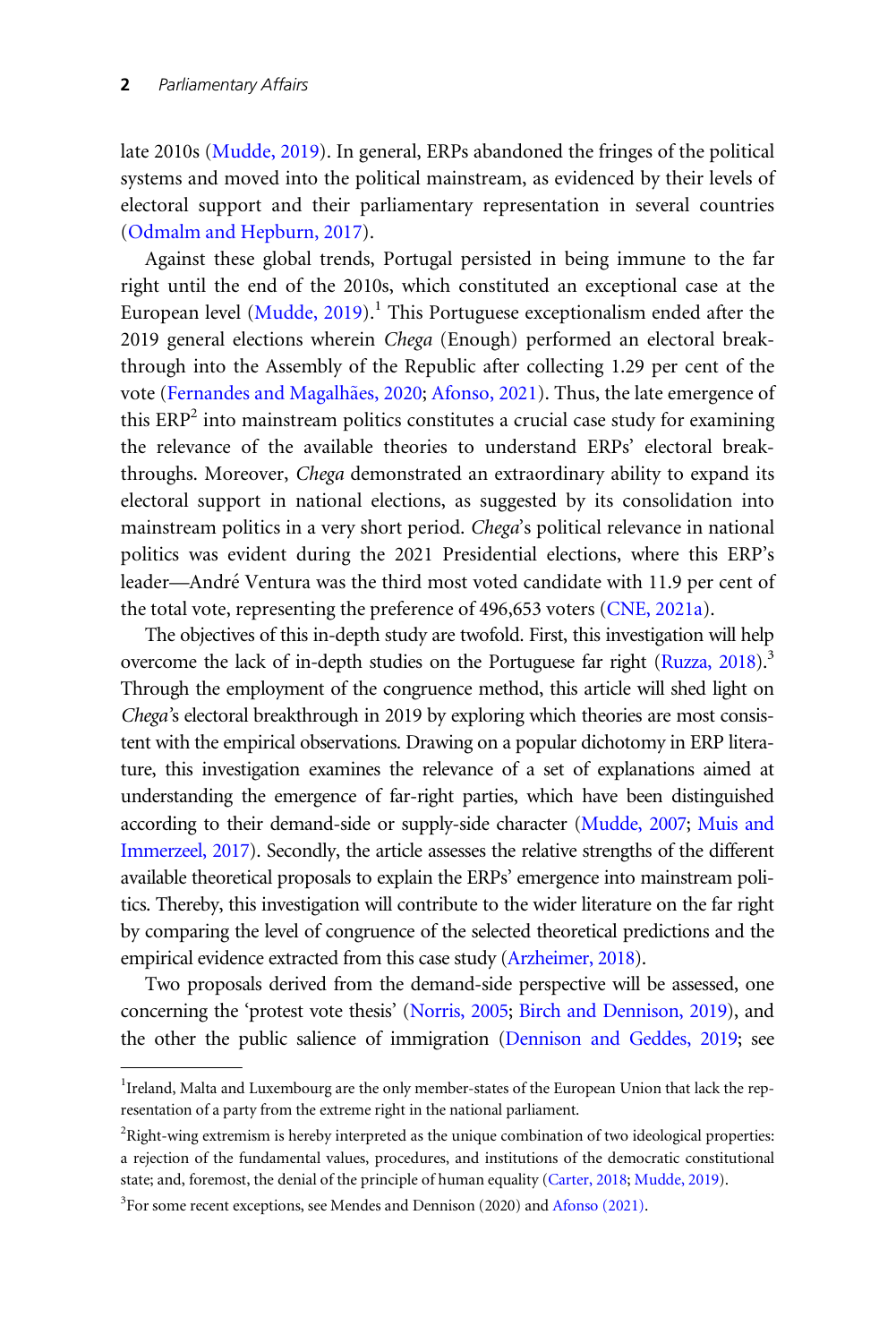|  | <b>Table 1</b> Explanations for the emergence of extreme right parties |  |
|--|------------------------------------------------------------------------|--|
|  |                                                                        |  |

| <b>Demand-side explanations</b> | Supply-side explanations      |  |
|---------------------------------|-------------------------------|--|
| Protest voting thesis           | Theory of spatial competition |  |
| Public concern with immigration | Internal supply side factors  |  |

Table 1).<sup>4</sup> In parallel, the congruence of two approaches related to the supply side will also be explored, encompassing the 'theory of spatial competition' ([Kitschelt,](#page-19-0) [2017](#page-19-0), [2018](#page-19-0)) and 'internal supply-side factors' ([Muis and Immerzeel, 2017\)](#page-19-0). These latter factors refer to the type of right-wing extremist ideology and the political strategy adopted by the selected ERP's leadership, as ERPs themselves are rarely considered as the cause of their own electoral fortunes [\(Carter, 2017](#page-17-0)). This investigation suggests that Chega's emergence into mainstream politics in the late 2010s was most likely related with the interaction between party-centred factors rather than with political demand, confirming past explanations for the absence of the ERP family from Portuguese mainstream politics ([Mudde, 2019,](#page-19-0) p. 144). The next section reviews the qualitative research strategy employed in this research.

# 2. The congruence method

Congruence analysis is considered the most widely used within-case study method in political science [\(Beach and Pedersen, 2016](#page-17-0)). Through this research strategy, a set of specific propositions are deductively derived from the selected theoretical approaches and then evaluated by comparing the congruence of those predictions with the empirical observations extracted from the in-depth analysis of a single case study. The explanatory power of the different proposals is evaluated by the degree of congruence between the deduced implications of a theory and the collected empirical data [\(George and Bennett, 2005](#page-18-0)). Thereby, the first step of this research strategy encompasses the identification of the most relevant theories for explaining the selected phenomenon. A congruence analysis that employs a plurality of theories proposes a more rigorous validity test of a theory by comparing its explanatory power with other competing theories [\(Blatter and](#page-17-0) [Haverland, 2012](#page-17-0)). To attain this objective, the predictions derived from the selected theories should compete to explain a similar outcome and contain a mutu-ally exclusive character to enhance the evaluation of their validity [\(Hall, 2006\)](#page-18-0).

<sup>&</sup>lt;sup>4</sup>The lack of representation of the Chega's electorate in the samples of the electoral polls conducted in the 2019 parliamentary elections prevents the development of quantitative analysis of the socioeconomic background or the political preferences of the Portuguese far right voters.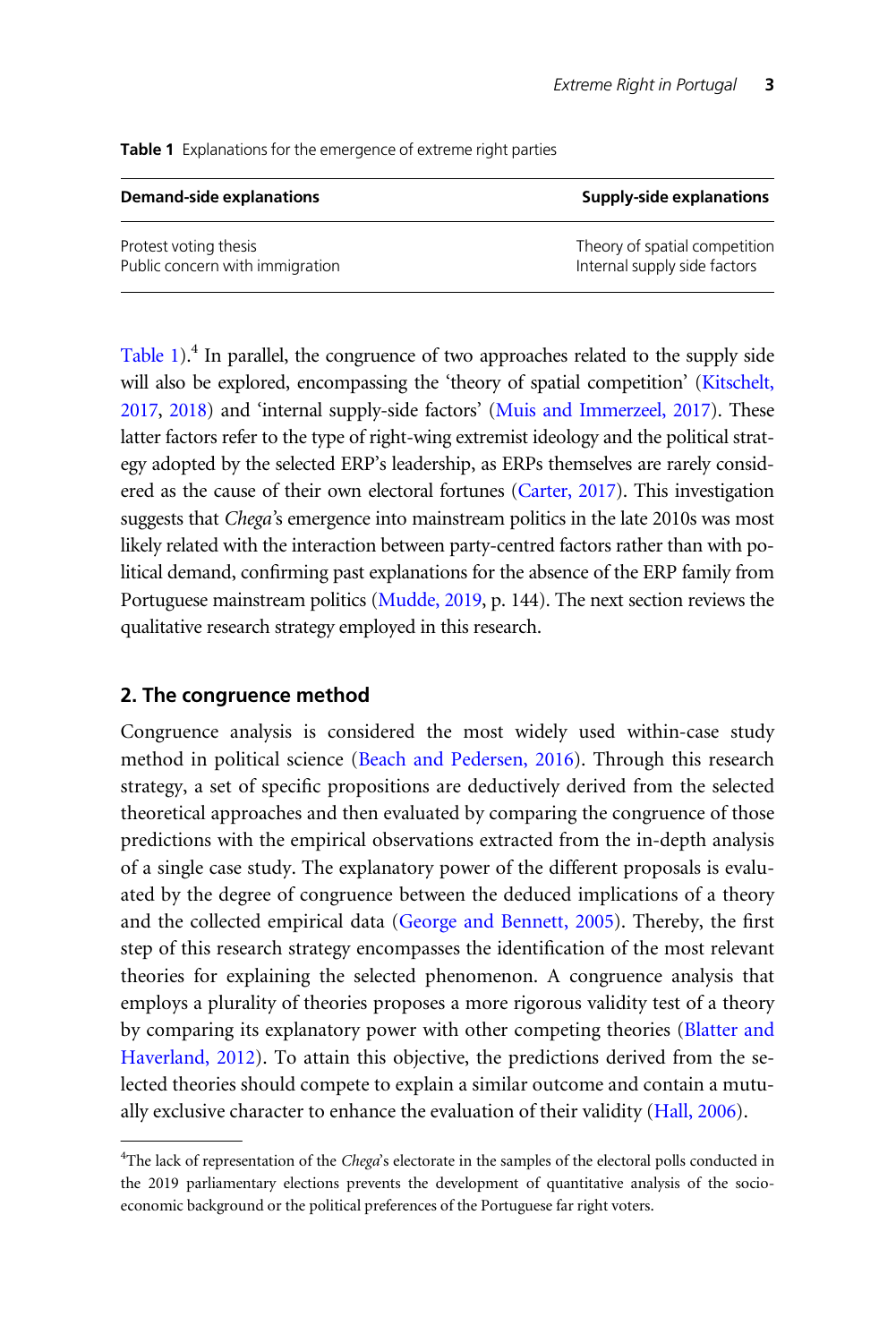Data collection is closely intertwined with the selected predictions because these indicate the empirical data necessary to evaluate the congruence between the designated causal variables and the within-case observations [\(Beach and Pedersen, 2016\)](#page-17-0). Thereby, the empirical data collected to assess the different theories can have varied and non-compatible forms. The advantage of the congruence method lies in the multiple observations that can be collected to assess the validity of distinct theoretical proposals in a single case study ([George and Bennett, 2005](#page-18-0)). In short, a congruence analysis is not only employed to improve clarity regarding important political phenomena, but also and specially to develop theory testing in a particular case study in order to contribute to the wider theoretical debates in the discipline. Conversely, the analytical inferences of this in-depth study are less likely to be generalised to a population of similar cases [\(Blatter and Haverland, 2012\)](#page-17-0). The next sections will present the distinct theoretical proposals analysed in this investigation.

## 3. Protest voting and support for the far right

The protest voting thesis highlights public alienation with mainstream politics as a primary cause behind electoral support for minor parties like ERPs [\(Norris,](#page-19-0) [2005;](#page-19-0) Arzeihemer, 2018). Protest voting has been envisaged as a rational, goaloriented activity, which is driven by the aim to express discontent with the politi-cal elite and status quo ([Van der Brug](#page-20-0) *et al.*, 2000). Thereby, protest voting is interpreted as an expression of the rejection of all established parties derived from public disaffection with an interparty consensus on a particular topic, the attitudes of the political elite as a whole or the performance of political institutions [\(Birch and Dennison, 2019](#page-17-0)). These trends will enhance both the decline of party identification with and political trust in established parties. These factors that will facilitate the emergence of minor parties like ERPs that have been located at the margins of mainstream politics. Mainstream parties who hold parliamentary representation cannot be considered political outsiders and can hardly benefit from protest voting [\(Norris, 2005\)](#page-19-0).

From this perspective, the ERPs' electoral breakthroughs derive from intense and widespread political disaffection with traditional political elites, evolving from public disgruntlement with mainstream parties [\(Mudde, 2007](#page-19-0); [Betz, 2017](#page-17-0)). Likewise, the levels of ERPs' electoral support at the domestic level indicate a negative attitude towards the political system rather than individual political preferences. Thus, ERPs' emergence into national politics is supposedly independent from these parties' ideological outlooks and a reflection of protest voting. Through the examination of Eurobarometer polls conducted during the 2010s which include questions on the overall satisfaction with the domestic political systems and public trust regarding political institutions, the first hypothesis assessed by this investigation suggests that: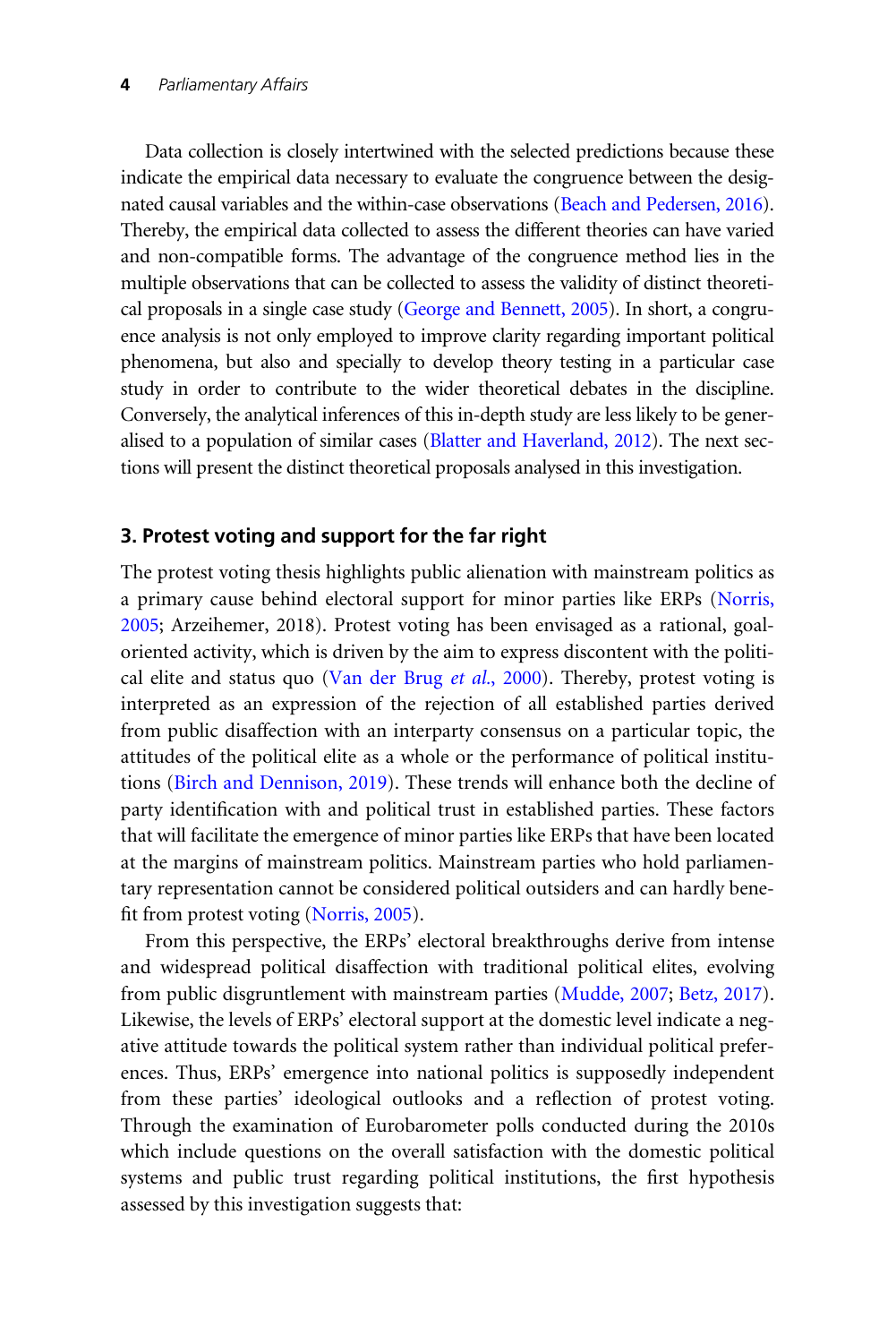H1: Chega's electoral breakthrough in the 2019 general elections followed significant levels of political disaffection among Portuguese voters.

## 4. The salience of immigration

Most of the available research on ERPs in Western Europe expresses a consensus that electoral support for these parties is closely associated with the xenophobic attitudes of the electorate. According to several studies, the ERPs' electorate is distinctive from the remaining voters in what concerns their negative attitudes towards immigration ([Mayer, 2007](#page-19-0); [Rydgren, 2018](#page-20-0)). In a refinement of the protest voting thesis, it was suggested that public alienation reflects the lack of government's responsiveness to voters' preferences towards the restriction of immigration ([Arzheimer, 2018](#page-17-0)). Two causal mechanisms have been associated with public opposition to immigration. First, the economic insecurity thesis indicates that intense competition between natives and immigrants in the domestic labour market will drive public concern and attitudes towards immigration [\(Mudde,](#page-19-0) [2019\)](#page-19-0). The different strands of group conflict theory are rooted in the assumption that potential conflicts over the distribution of material benefits in a society will enhance public perception of unfairness [\(Arzheimer, 2018\)](#page-17-0).

Secondly, the theory of a cultural backlash suggests that far-right voters are driven by a protest against neoliberal globalisation, including mass immigration and multiculturalism, which threatens their cultural identity ([Mudde, 2019](#page-19-0); Norris and Inglehart, 2019). Recent research highlighted the intense correlation between the salience of immigration amongst segments of the electorate and the expansion of electoral support for anti-immigration parties [\(Dennison and](#page-18-0) [Geddes, 2019](#page-18-0)). Moreover, this research suggested that: 'variance between countries concerning the salience of immigration largely predicts the support for antiimmigration parties' and contained a direct reference to Portugal's immunity to ERPs ([Dennison and Geddes, 2019](#page-18-0), p. 115). Drawing on the ranking of immigration among the most important problems assessed by the Eurobarometer polls conducted during the 2010s, the second hypothesis examines the extent to which:

H2: Chega's electoral breakthrough in the 2019 general elections followed intense levels of public concern with immigration.

#### 5. Spatial competition approach

Derived from the supply-side approaches, the 'theory of spatial competition' focuses on the influence exerted on electoral behaviour by the distance between the political positioning of mainstream parties and voters' preferences [\(Mudde,](#page-19-0)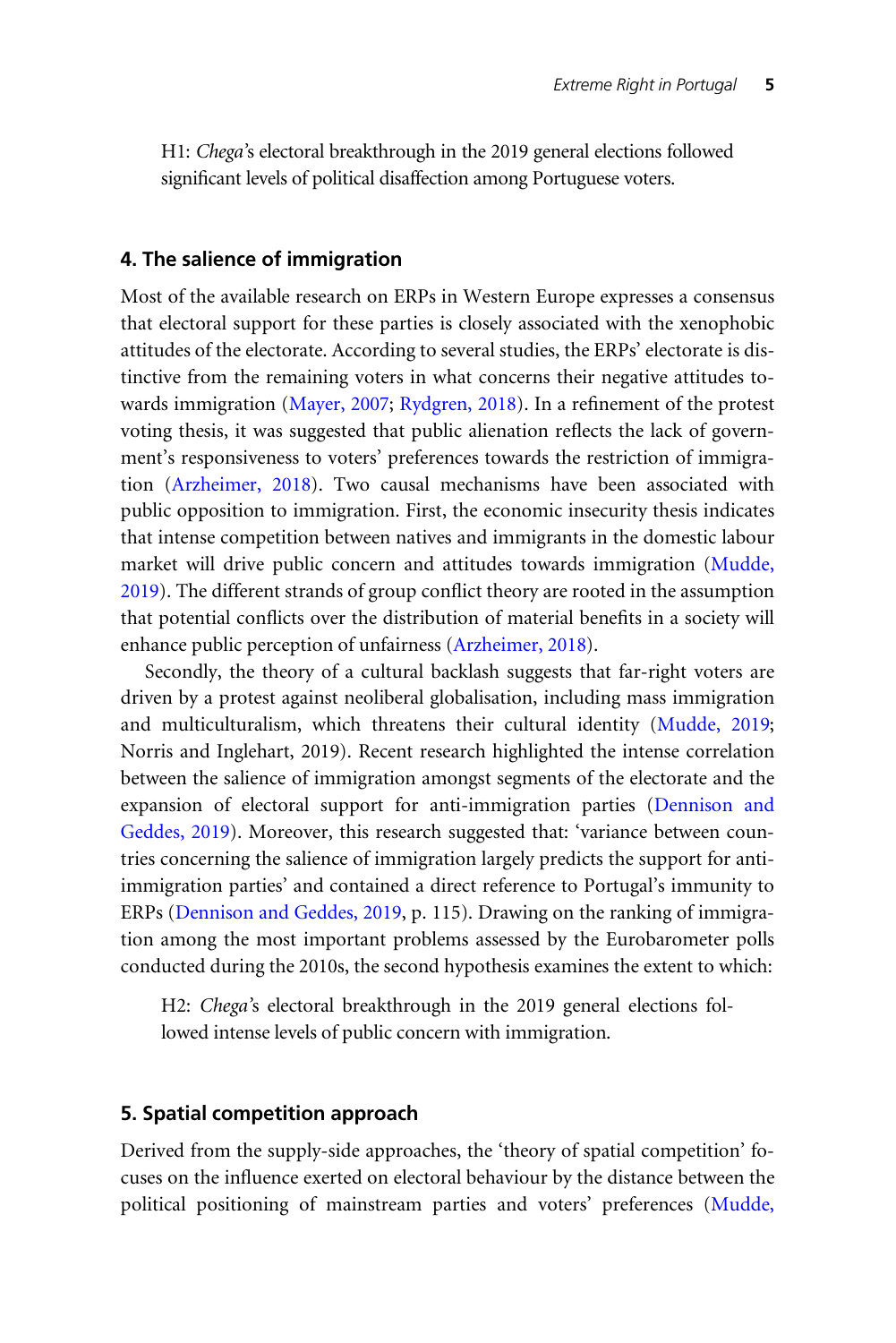[2019\)](#page-19-0). The degree of convergence between mainstream parties can enhance the observation of segments of voters whose policy preferences are no longer reflected by traditional political elites. The increasing distance between voters' preferences and the mainstream parties' political stances can facilitate the emergence of minor radical parties like ERPs ([De Lange, 2017\)](#page-18-0). Hence, the subsequent decline of party loyalty across the electorate due to mainstream party convergence is considered fundamental to enhance the chance of minor parties gaining sufficient electoral support to break into mainstream politics. Past research indicated that centripetal shifts among mainstream parties were more important to enhance an electoral breakthrough of an ERP than to understand their potential consolidation within the party system ([Mudde, 2007](#page-19-0)).

While the positions of mainstream centre-right parties were regarded as crucial to understand the emergence of ERPs into mainstream politics, research on the British National Party during the 2000s highlighted that centre-left parties' centripetal shifts can have similar effects (Carvalho, 2015). Nonetheless, it was recently suggested that the centrist shift by the mainstream centre-right party should be primarily viewed according to the positions on the economic-distributive dimension rather than the general positioning on the left-right ideological spectrum or on cultural issues [\(Kitschelt, 2018](#page-19-0)). Following the later suggestion, this investigation examines the potential impact of the structured interaction between Portuguese political parties on Chega's emergence into national politics. Through the analysis of the centre-right party's discourse and the Chapel Hill Expert Surveys conducted in the second half of the 2010s, the third hypothesis examines whether:

H3: Chega's electoral breakthrough in the 2019 general elections followed the convergence of the main centre-right party on the economic dimension.

## 6. Varieties of right-wing extremism

Lastly, the electoral fortunes of right-wing extremist parties are frequently linked with 'internal supply factors' related to the ideological outlooks adopted by the ERPs' leaderships [\(Carter, 2017;](#page-17-0) [Muis and Immerzeel, 2017](#page-19-0)). To classify Chega's ideological outlook, this investigation employs a fivefold typology<sup>5</sup> of ERPs that encompasses: (i) neo-Nazi parties that profess biological racism, overt opposition to liberal democracy and linkages with the fascist heritage; (ii) neo-fascist parties that also directly oppose liberal democratic systems but do not embrace xenophobia;

<sup>&</sup>lt;sup>5</sup>The fivefold typology derived from the employment of three criteria: 1) salience of immigration, 2) nature of the party's racist attitudes (biological racism or cultural xenophobia), 3) party attitudes towards democracy, parliamentarism and pluralism (see [Carter, 2017\)](#page-17-0).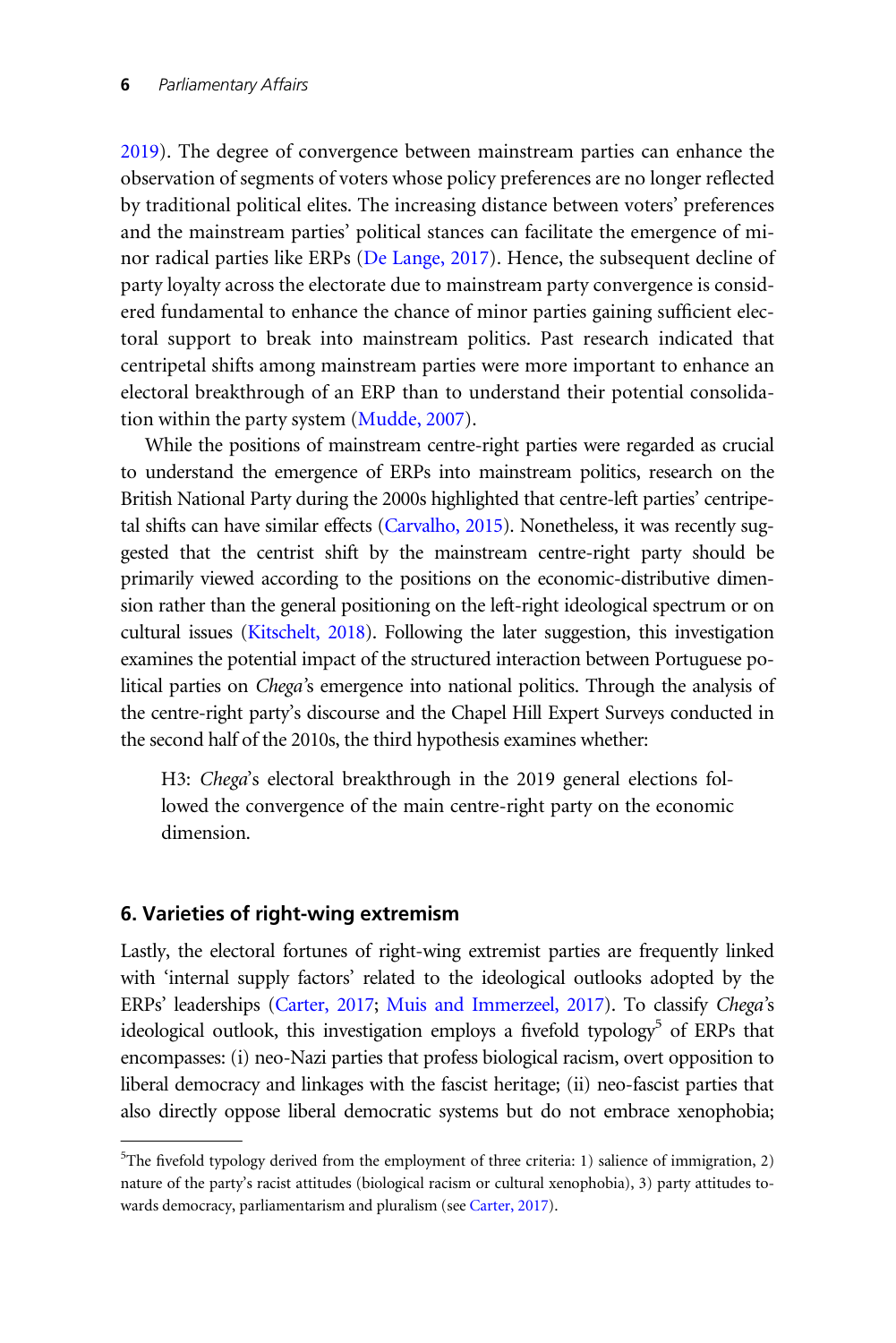(iii) authoritarian xenophobic parties, which embrace cultural racism and demand significant constitutional reforms to establish a deeply authoritarian state but still respect the existing democratic order; (iv) neoliberal xenophobic parties, which are also extremely xenophobic parties that adopt cultural racism but demand constitutional reforms to foster individualism and diminish state intervention; (v) neoliberal populist parties, which fail to exhibit xenophobic or racist attitudes, but whose proposals to promote a minimal version of the existing state contain anti-democratic properties [\(Carter, 2017\)](#page-17-0). This ERP typology was considered superior to other alternatives due to its exhaustiveness and the mutually exclusive character of the proposed categories [\(Kitschelt, 2007](#page-18-0)).

By the late 2000s, the electoral success of ERPs was associated with the relative moderation of their ideology, whereas the parties that cultivated ideological linkages to the historic extreme right observed a lack of popular support at the ballot box [\(Carter, 2017\)](#page-17-0). Further comparative research conducted in the mid-2010s indicated that ERPs who overtly reject the principles of liberal democracy (like parliamentarism or pluralism), such as neo-Nazi and neo-fascist parties, observed low levels of electoral support. These ERPs are also characterised by their deep isolation from mainstream politics, because their hostility to democracy alienates potential allies that could enhance their electoral breakthroughs [\(Kitschelt, 2018\)](#page-19-0). In contrast, ERPs that adopt one of the remaining three categories of ERP ideology and display moderate opposition to liberal democracy are more successful at the ballot box than their counterparts [\(Carter, 2017\)](#page-17-0). Similarly, it was recently suggested that distinctions between radical and ERPs concerned the level of rejection of democracy, as the radical right was intensifying its hostility to liberal democracy [\(Mudde, 2019,](#page-19-0) p. 9). Through the in-depth analysis of Chega's electoral manifestos and public statements, the fourth hypothesis explores the extent to which:

H4: Chega's electoral breakthrough in the 2019 general elections followed this ERP's adoption of one of the following ideological models: an authoritarian xenophobic party, a neoliberal xenophobic party or a neoliberal populist ERP.

# 7. Political disaffection and protest voting in Portugal throughout the 2010s

In general, Portugal's political culture has been classified as weak, whereby intense support for democracy has been accompanied by growing dissatisfaction with the way democracy works [\(De Sousa](#page-18-0) *et al.*, 2014; [Pequito](#page-19-0) *et al.*, 2019). The ambivalence in public support for democracy was evident in the late 2010s, as 44 per cent of the respondents to the European Values Study (2017) indicated their positive appraisal of 'having a strong leader who does not have to bother with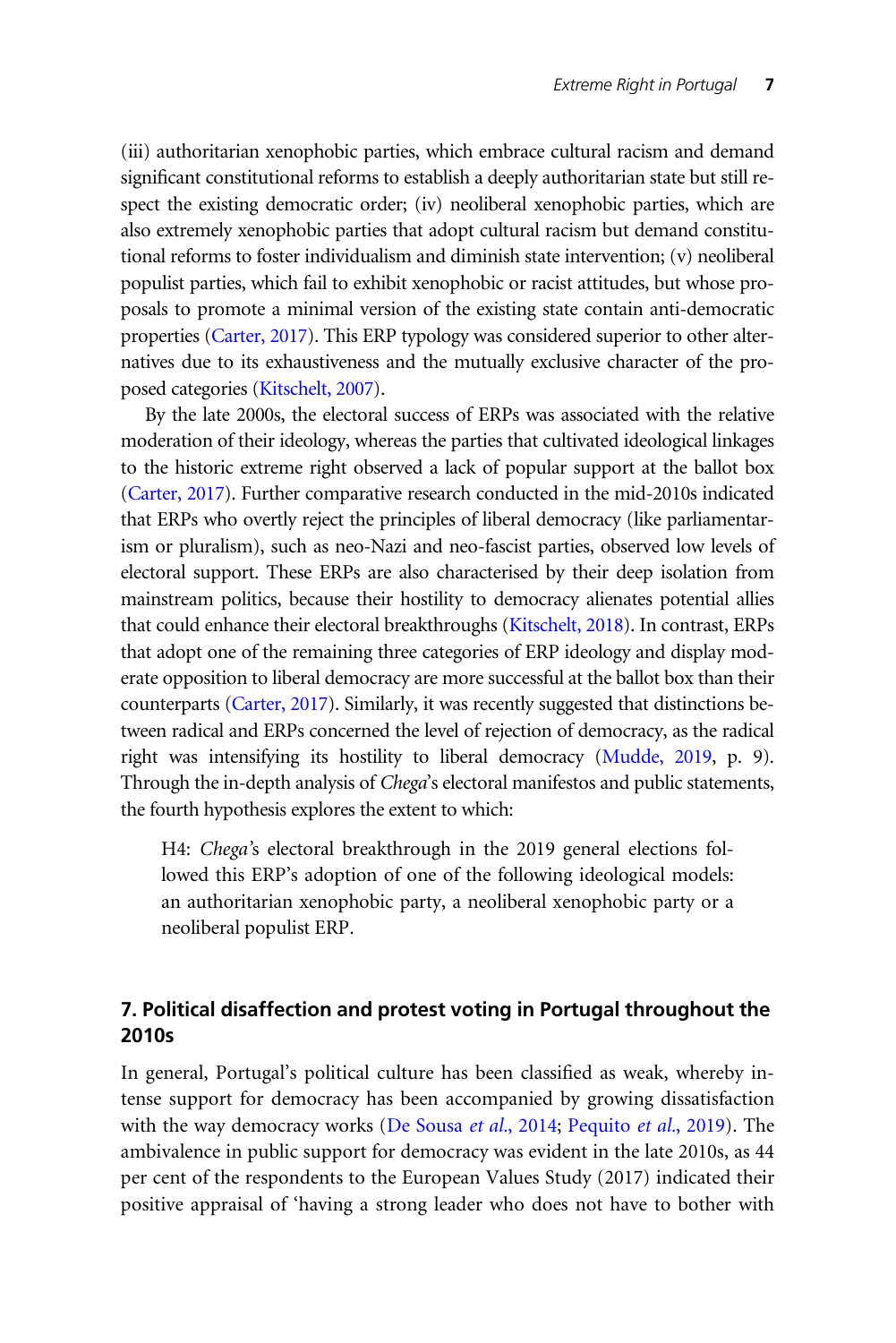<span id="page-7-0"></span>parliament and elections'. Within the same context, political identification with established parties was very low in the last few decades. In April 2011, Portugal signed an international financial package with the European Union (EU) and the International Monetary Fund. This agreement implied the implementation of deep austerity that led to the reduction of public services, rising unemployment and mass emigration. Consequently, public satisfaction with democracy plunged to the lowest level ever observed in Portugal, as the proportion of citizens who expressed complete dissatisfaction with democracy rose dramatically in the early 2010s, having attained a significant peak in 2013 (Figure 1; [De Sousa](#page-18-0) et al., 2014).

Following the latter trend, distrust in the most important exogenous and endogenous political institutions like the EU, the government and the parliament soared to acute levels ([Figure 2](#page-8-0)). By the mid-2010s, Portugal was considered to have evolved into a pattern of permanent dissatisfaction with the national political system ([Magone, 2014\)](#page-19-0). Following the protest voting thesis, the intense public disgruntlement with the political system and the widespread distrust in political institutions observed in the early 2010s provided fertile ground to enhance an ERP electoral breakthrough into the national party system. However, the most prominent ERP in the 2015 general elections, Partido Nacional Renovador (PNR), only obtained 0.5 per cent of the vote, which represented a net gain of 10,000 votes in comparison to the 2011 election (Marchi, 2018). This ERP's ideology could be classified as that of an authoritarian xenophobic party, but this party's linkages to the neo-Nazi movement and its association to political violence indicated traits of the historic extreme right and boosted public alienation (Marchi, 2018). Thus, the plunge of democratic satisfaction to historic levels failed to



Figure 1. Satisfaction with the way democracy works in Portugal during the 2010s. Source: Eurobarometer (2019).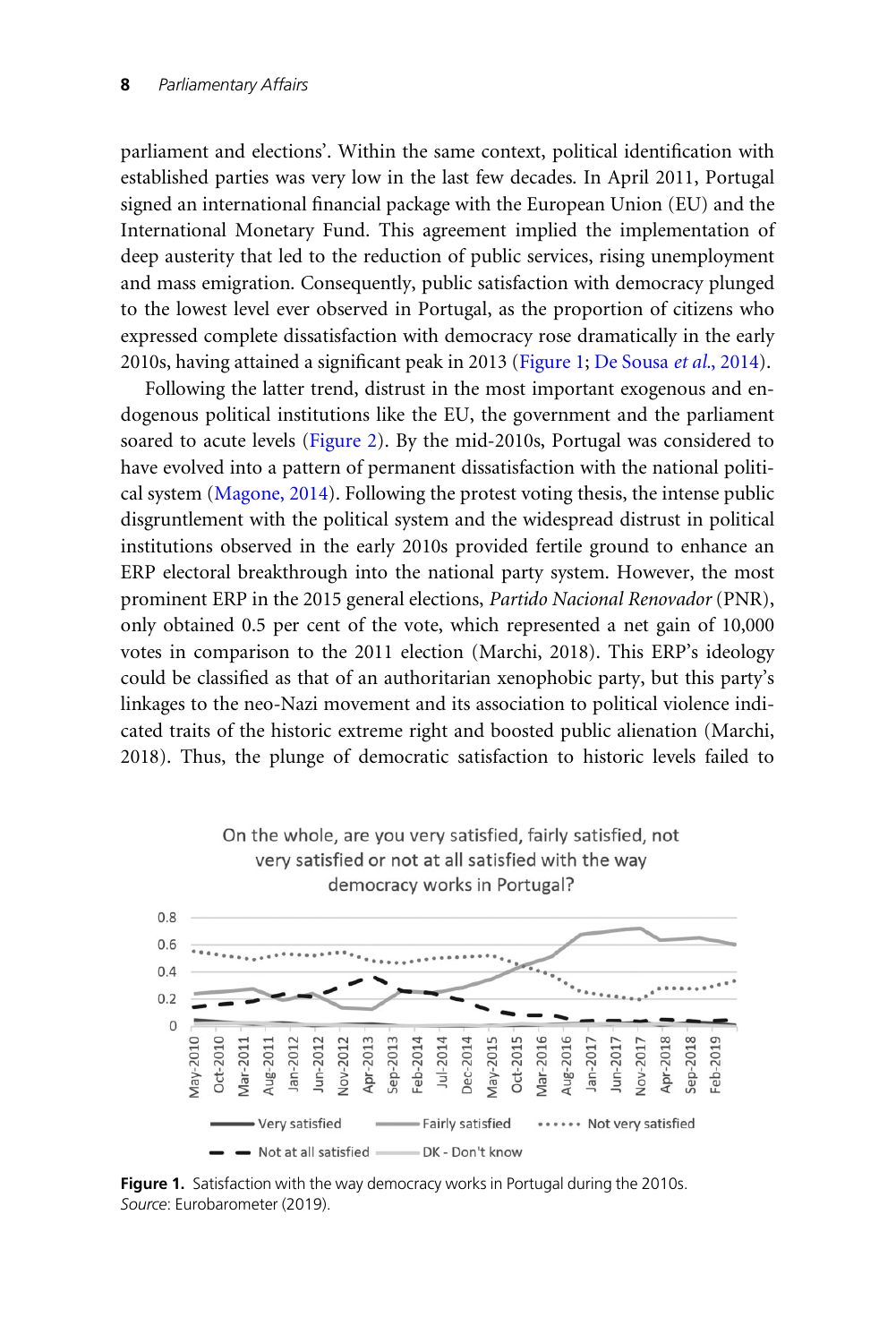<span id="page-8-0"></span>

Figure 2. Public lack of trust in the EU, parliament and government during the 2010s. Source: Eurobarometer (2019).

enhance a wave of protest voting that would have led to this ERP's accession to Portuguese mainstream politics.

The autumn of 2016 marks a turning point among Portuguese public opinion, as the proportion of satisfied citizens reaches a majority of the electorate. According to the Eurobarometer surveys, positive appraisal of the national political system expanded by 32 points from May 2015 to November 2019 ([Figure 1](#page-7-0)). Similarly, the overall lack of confidence in political institutions among the electorate also declined in the second half of the 2010s (Figure 2). Consequently, Chega's breakthrough into the national parliament in 2019 coincided with a significant increase in public satisfaction with the political system and a moderate decline of public mistrust of political institutions in comparison to the first half of the 2010s ([Figures 1](#page-7-0) and 2). These trends among public opinion watereddown the very favourable context for the observation of mass protest voting in the early 2010s. The divergence between Chega's success in 2019 and the decline of political disaffection among the electorate in this period seems to weaken the congruence between Chega's breakthrough and the prediction extracted from the protest voting thesis (H1). From a longitudinal perspective, the conditions for mass protest voting were more likely to boost a Portuguese ERP's emergence into mainstream politics in the mid-2010s than by the end of this decade.

#### 8. Public concern and attitudes towards immigration in Portugal

As seen before, the ERPs' electoral breakthrough is frequently associated with the topic of immigration and political concern with this issue [\(Rygdren, 2018](#page-18-0); [Dennison and Geddes, 2019\)](#page-18-0). However, this social phenomenon never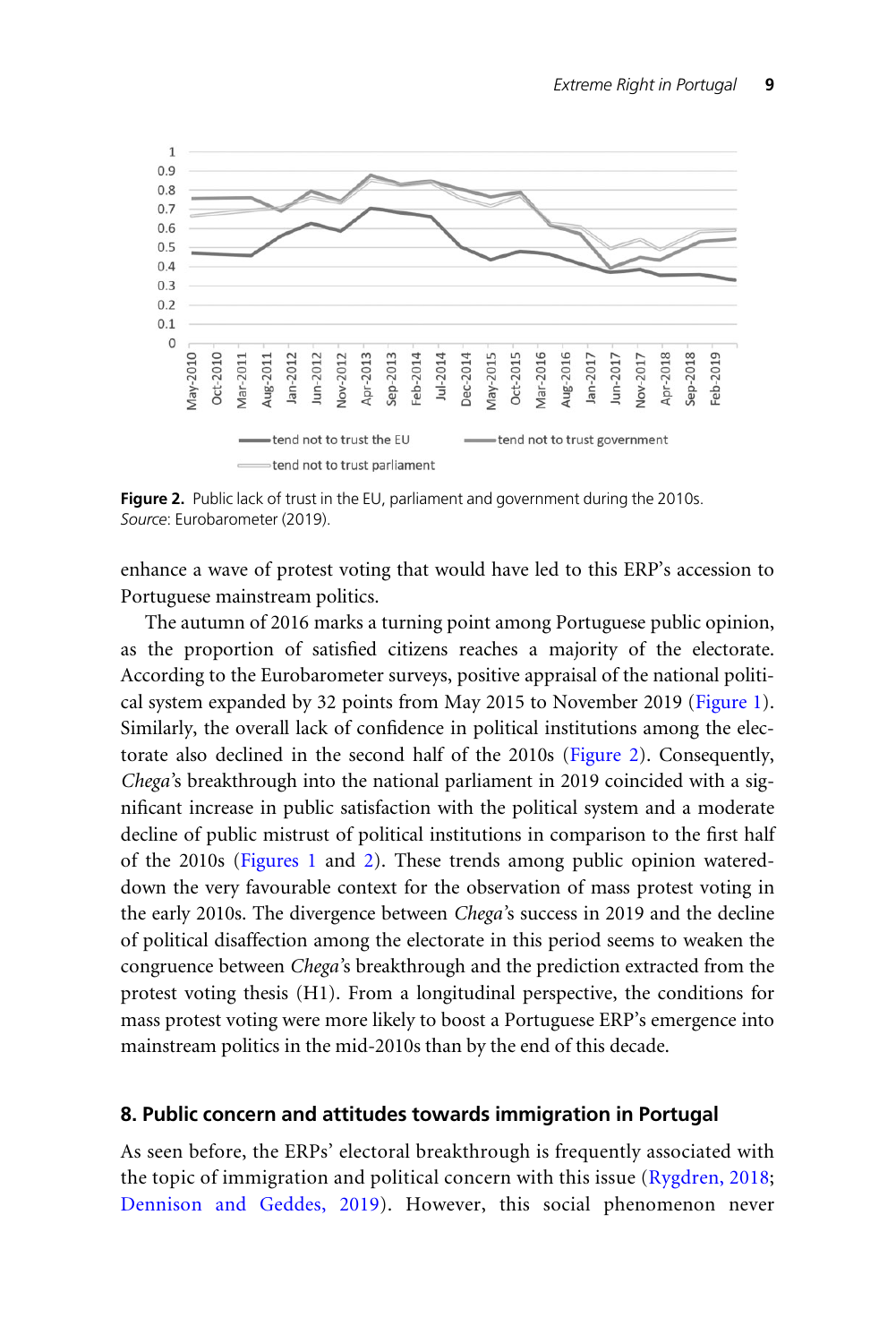attained a significant salience amongst those ranked as the most important issues by the Portuguese electorate during the 2010s [\(Eurobarometer, 2020](#page-18-0)). A peak in public concern with immigration was observed in the autumn of 2015, when 0.5 per cent of the respondents ranked it among the two most important issues faced by the country ([Eurobarometer, 2020\)](#page-18-0). This overall lack of salience of immigration across Portuguese public opinion coincides with the absence of significant politisation of this topic up until the mid-2010s, following an interparty consensus between mainstream parties over immigration (Carvalho and Duarte, 2020). This trend reflects the low intensity of this social phenomenon, as Portugal is among the EU Member States with the lowest proportion of foreign citizens, which is also evidenced by the low rate of family reunion or asylum seeking into the country. Recent research indicates that Portugal's negative net migration in the 2010s (meaning intense outflows and diminished inflows) is closely associated with the feeble economic development in recent decades and the country's positioning in the semi-periphery of the world economy ([Carvalho, forthcoming](#page-17-0)).

Notwithstanding the lack of public concern with immigration, the Portuguese electorate displayed intense levels of xenophobia in the late 2010s. According to the European Social Survey, 62 per cent of respondents expressed biological or cultural racist beliefs against 11 per cent who totally disagreed with those views [\(Henriques, 2020\)](#page-18-0). Discrimination in Portugal is disproportionally directed towards the national Roma community, which face very poor housing conditions, low life expectancy and high levels of unemployment (ECRI, 2018). The widespread diffusion of xenophobic attitudes across public opinion could lessen the stigmatisation of ERPs' discourse towards ethnic minorities and foster its normalisation. However, the intense prevalence of racist beliefs failed to be accompanied by significant public concern with immigration in the late 2010s, which severely diminishes the congruence of the second hypothesis (H2). Recent research employing local electoral results for the 2021 presidential elections found that the statistical relation between Chega's vote and the share of immigrants was considered insignificant ([Afonso, 2021](#page-16-0)). In short, the Portuguese case study undermines suggestions that ERPs' electoral breakthrough can be predicted by the salience of immigration among public opinion.

## 9. The PSD's convergence towards the centre

Until the mid-2010s, the Portuguese party system was characterised by two main patterns: (i) intense bi-polarised political competition between the mainstream centre-left party—Partido Socialista and centre-right party—Partido Social Democrata (PSD) and (ii) the absence of cooperation for government formation on the left [\(Jalali, 2017\)](#page-18-0). Nonetheless, the stability of the Portuguese party system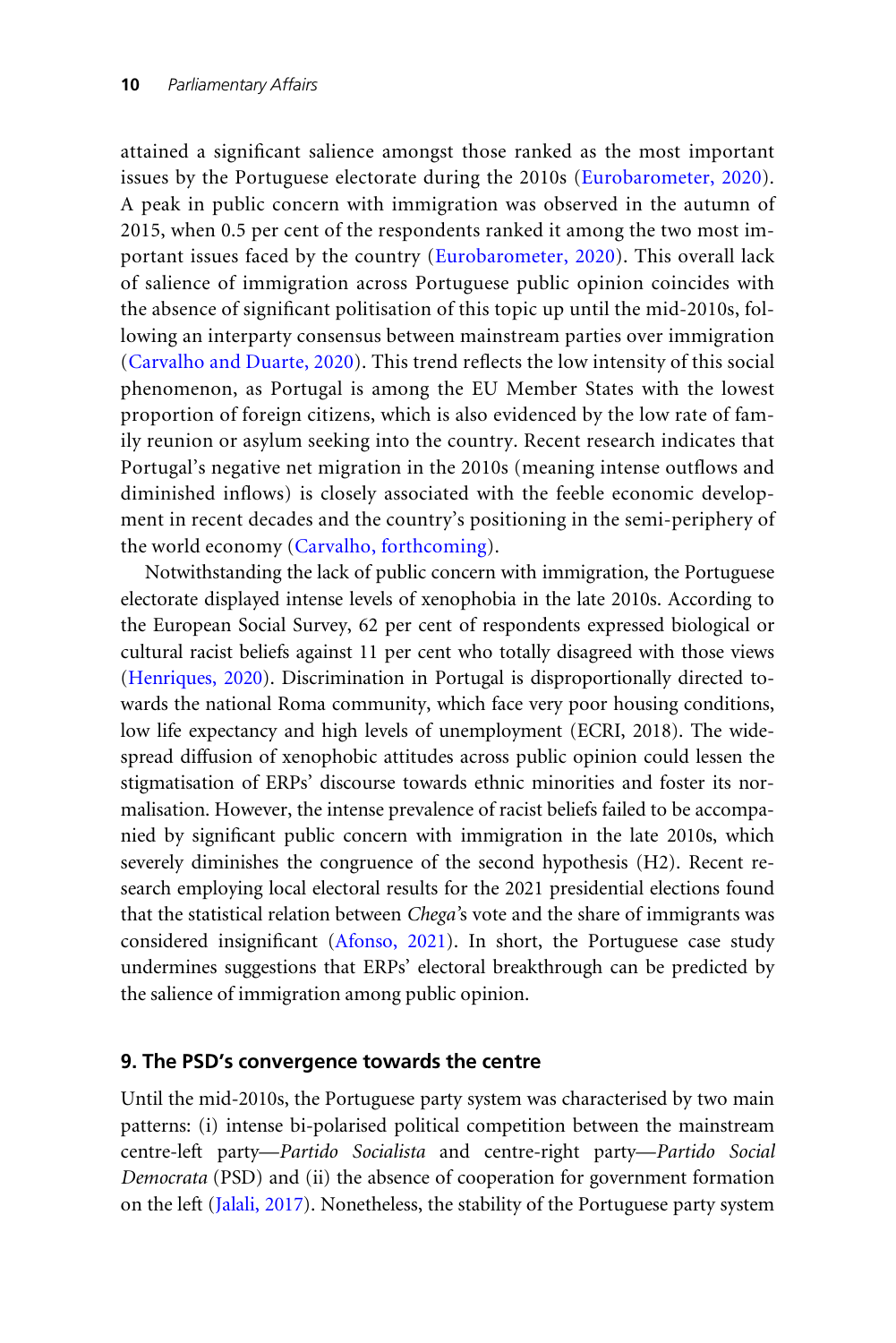was shattered from the mid-2010 onwards. At the 2015 general elections,<sup>6</sup> the incumbent coalition formed by the PSD and the right-wing party Centro Democra´tico Social—Partido Popular (CDS-PP) obtained a plural victory after collecting 36.86 per cent of the vote ([CNE, 2019a](#page-17-0)). The right-wing coalition's failure to obtain an absolute majority incentivised the PS to form a minority government with the unprecedent parliamentary support of the extreme left-wing parties ([Pequito](#page-19-0) et al., 2019). For the first time, a coalition between the PSD and CDS-PP did not obtain a parliamentary majority, which indicated the negative incumbency effects from the implementation of the austerity programme spearheaded by Prime Minister Pedro Passos Coelho [\(Jalali, 2017\)](#page-18-0). After the PSD's electoral disaster in the 2017 local elections, Rui Rio rose to the PSD's leadership with just 3484 more votes than his challenger (Lusa, 2017). This small margin indicated intense intra-party divisions within the main centre-right party.

Most importantly, Rio discarded the neoliberal programme implemented by the PSD's preceding leadership in favour of a centrist approach on the economy [\(Pequito](#page-19-0) et al., 2019). The PSD's stance now encompassed a stronger role for the government's intervention in the economy to the detriment of the free-market approach of the past right-wing coalition government led by Passos Coelho . This shift was clearly captured by the Chapel Hill expert surveys: the PSD's ranking in terms of its ideological stance on economic issues was measured as 7.83 points  $(0 =$  extreme left,  $10 =$  extreme right) in 2014 (Polk *et al.*[, 2017\)](#page-19-0), with its classification for this political dimension having fallen to 6.5 points in 2019 [\(Bakker](#page-17-0) et al.[, 2020](#page-17-0)). In September 2019, Rio claimed on the national news that the PSD was a centrist party with ideological inspiration in social democracy and not 'a genuine right-wing party' with the objective of mobilising centrist voters ([Lusa,](#page-19-0) [2019a\)](#page-19-0). As further evidence of the PSD's realignment, the centre-right's 2019 electoral programme stressed the 'brutal degradation of public services' ([Fernandes](#page-18-0) [and Magalh](#page-18-0)ã[es, 2020](#page-18-0)). Consequently, the PSD's convergence towards the centre on the economy could provide an opportunity for the potential emergence of new competitors, contrary to the intense stability observed in the past [\(Kitschelt,](#page-19-0) [2017,](#page-19-0) [2018](#page-19-0)).

Confirming the spatial competition theory and the relative open character of the Portuguese electoral system, electoral fragmentation in the 2019 general elections was very intense across the right wing of the political spectrum. Driven by the emergence of two new right-wing competitors: Iniciativa Liberal (Liberal Initiative, right-wing party that proposes a libertarian agenda) and Chega, the

<sup>&</sup>lt;sup>6</sup>Parliamentary elections are carried out according to a proportional electoral system (employing the d'Hondt method), without a minimum election threshold. However, the opportunities for minor parties vary substantially across the 22 available constituencies, because of the high magnitude and low disproportionality observed in Lisbon and Porto compared to the remaining districts [\(Duarte, 2018\)](#page-18-0).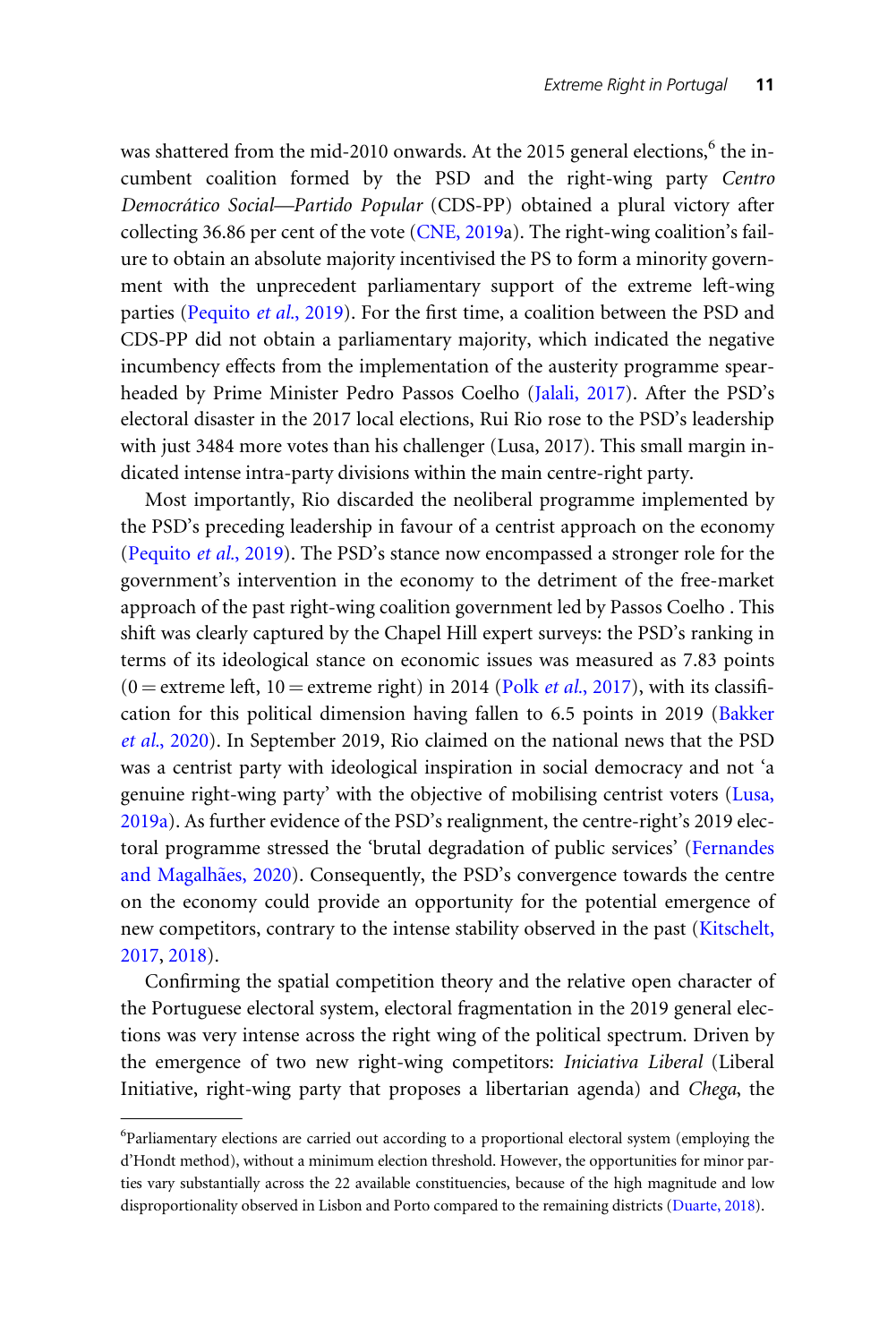number of parliamentary parties jumped from six to nine [\(Fernandes and](#page-18-0) [Magalh](#page-18-0)ã[es, 2020](#page-18-0)).<sup>7</sup> In the context of the lowest turnout since 1974 (electoral participation decreased to 48.57 per cent of the electorate), the erosion of electoral support for the established right-wing parties was particularly significant after the loss of 400,000 votes in comparison to 2015 [\(Fernandes and Magalh](#page-18-0)ães, 2020). Consequently, Chega's emergence into mainstream politics in 2019 coincided with the main centre-right party's convergence towards the centre on the economic dimension, which was overtly assumed by the PSD's leader. This trend suggests a strong level of congruence between the third hypothesis and the patterns of interparty competition observed in the Portuguese party system (H3).

## 10. The ideology and political strategy of Chega in the late 2010s

In April 2019, the Portuguese extreme right observed the formal recognition of a new competitor with the formalisation of Chega by the Constitutional Court. This party's declaration of principles included: 'the defence of a minimal state, the rejection of multiculturalism (...), a migration policy based on assimilation of the Portuguese culture' (Chega[, 2018](#page-17-0)). This ERP's cultural xenophobia was initially reflected in the defence of immigrants' assimilation of Portuguese culture and the rejection of multiculturalism. Thereby, Chega's xenophobic discourse would be based on cultural differences and the supposition that cultural mixing undermines the distinct identity of each group rather than on racial grounds ([Carter, 2018\)](#page-17-0). Regarding the economy, Chega's support for a minimal version of the state indicated a preference for a neoliberal project to the detriment of protectionist approaches characteristic of authoritarian xenophobic ERPs. This stance distanced Chega from other European ERPs that adopted centrist approaches on the economy in favour of protectionism and state intervention from the 1990s onwards ([De Lange, 2017](#page-18-0)).

At the party's presentation to the media, Chega's leader-André Ventura publicly recognised the anti-constitutional character of his party's proposals but denied any fascist linkages to detach himself from the Portuguese authoritarian past and the far-right competitor—PNR. Ventura, a PhD in Law, had been a lead PSD candidate in the 2017 local elections who became renowned for claiming that 'certain groups (...) live exclusively off public subsidies' and accusing the Portuguese Roma community of 'living with impunity' (Público, 2017). This xenophobic discourse was not publicly condemned by the PSD's leadership, whilst public polls indicated that 67.8 per cent of the respondents agreed with Ventura's statements (Jornal Económico, 2017). Thereby, Ventura's cultural xenophobia towards the Portuguese Roma community resonated with the electorate and

<sup>&</sup>lt;sup>7</sup>On the left-wing of the political spectrum, a left-wing party named Livre (Free) obtained parliamentary representation for the first time in 2019.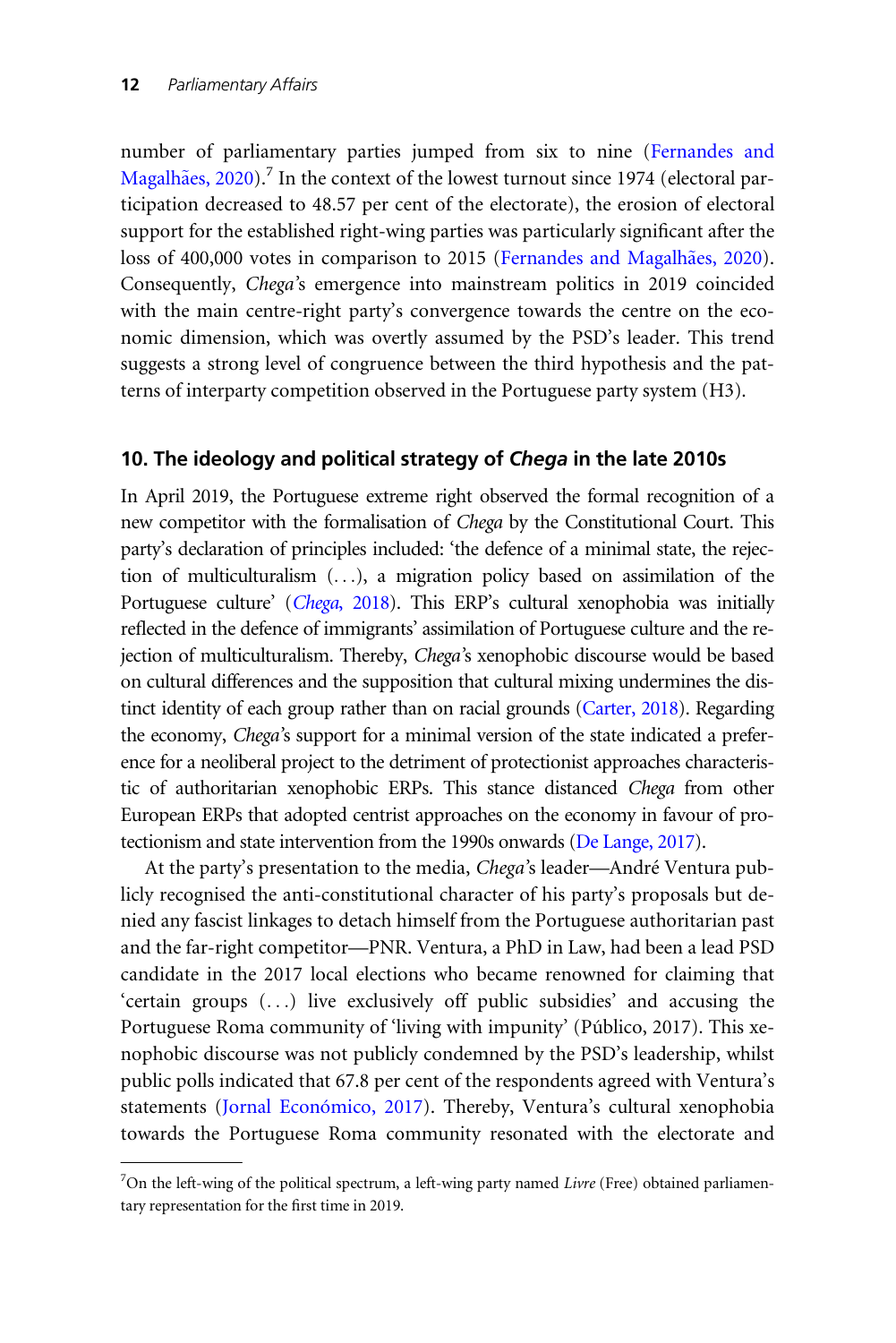failed to enhance Chega's public stigmatisation. In addition, his former membership of the PSD until 2018 provided an important level of political capital at the time of Chega's foundation .

Public recognition of Chega's leader was strongly bolstered by extensive media and innocuous exposure as a football pundit on private television channels, initially at Benfica TV (a football club's private channel) since 2014, and then at CMTV (a national news broadcaster) from 2018 onwards. The weekly appearances in the national media enhanced Ventura's telegenic skills and were particularly important during this ERP's take-off stage, which is characterised by a lack of internal resources to reverse the party's potential stigmatisation [\(Kitschelt,](#page-19-0) [2018\)](#page-19-0). Furthermore, the PNR's deep hostility towards liberal democracy and its dissemination of conspiracy theories enhanced the public perception of Chega as a radical-right party and diminished its association with right-wing extremism . Consequently, surveys conducted in July 2019 indicated a higher level of public rejection of the leaders of the Portuguese Communist Party and the CDS-PP than of Ventura ([Anselmo, 2019\)](#page-17-0).<sup>8</sup> The lack of stigmatisation of *Chega's* leader among public opinion was thus evident a month after the elections for the European Parliament.

In contrast with the PNR's political insulation since its creation (Marchi, 2018), Chega created an electoral coalition with other minor right-wing parties for the 2019 EP elections<sup>9</sup> named *Basta* (meaning Enough).<sup>10</sup> This coalition's electoral manifesto accused the EU of promoting an irresponsible 'globalist worldview' and imposing migration flows that undermined the 'foundations of Western Civilization' [\(Basta, 2019](#page-17-0)). During the electoral campaign, Ventura welcomed the Catholic Patriarchate's endorsement of the Basta coalition for its support of pro-life stances and the rejection of euthanasia ([Lusa, 2019b\)](#page-19-0). Chega's leadership also included prominent members of Evangelical Christian groups, while Ventura presents himself as a devout Catholic. Consequently, Ventura's ultraconservative positions were intensively disseminated on social media through Evangelical Christian networks ([Carvalho, 2020](#page-17-0)). In short, Chega displayed important linkages in the Portuguese society during the take-off stage rather than being isolated in the extreme-right fringe, which helped overcome the lack of endogenous party resources [\(Kitschelt, 2018\)](#page-19-0). At the ballot box, the Basta

<sup>&</sup>lt;sup>8</sup>The rate of rejection of the PCP leader—Jerónimo de Sousa among respondents was 73 per cent, followed by Cristas, who scored 70 per cent. In contrast, 63 per cent of respondents indicated that they would never vote for Chega's leader [\(Anselmo, 2019](#page-17-0)).

<sup>&</sup>lt;sup>9</sup>Elections for the EP use a proportional electoral system (employing the d'Hondt method) and a single national plurinominal constituency.

<sup>&</sup>lt;sup>10</sup>This coalition included the minor parties: *Democracia 21* (Democracy 21); Partido Cidadania e Democracia Cristã (Party of Citizenship and Christian Democracy; and the Partido Popular Monárquico (Popular Party of Monarchism).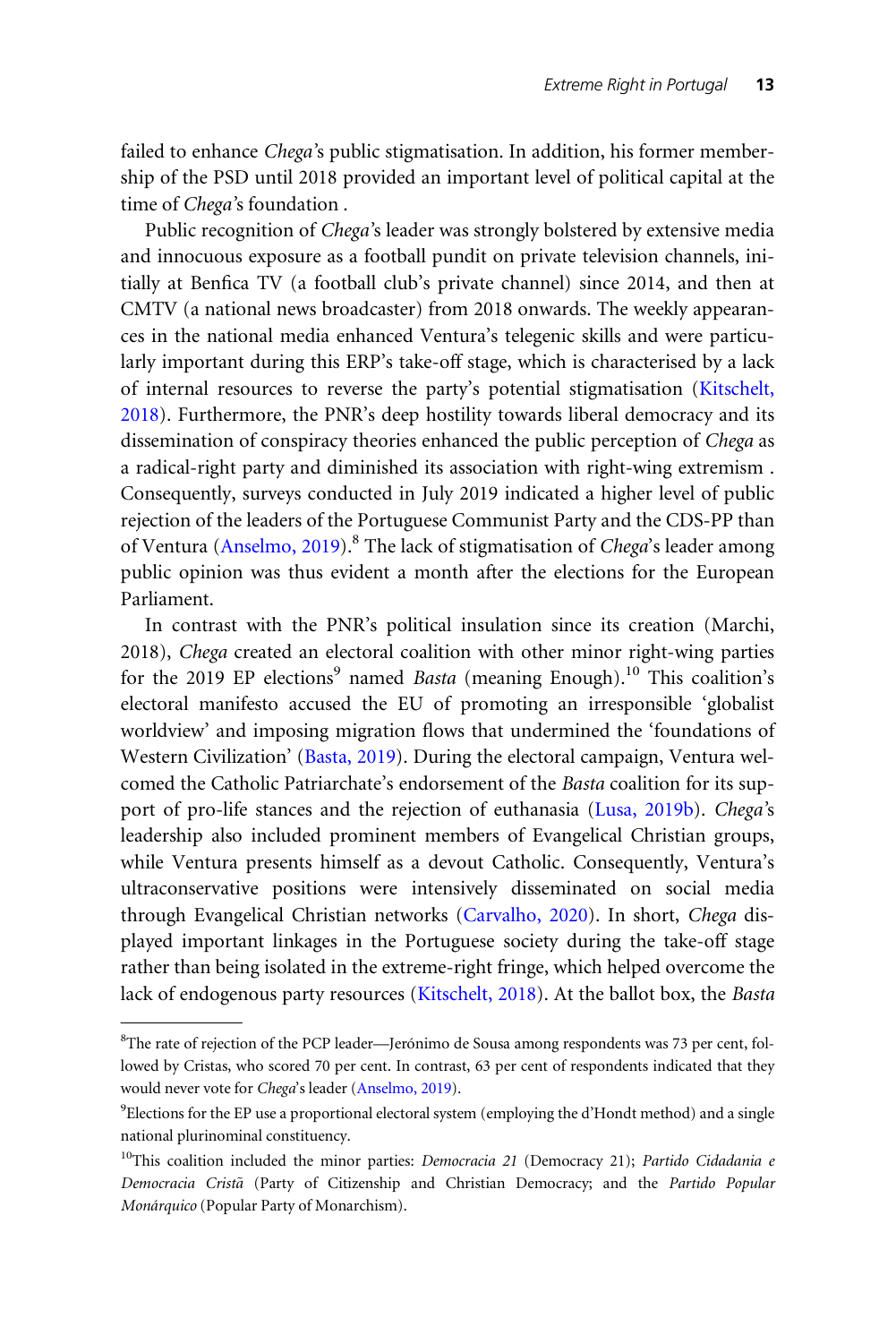coalition obtained 49,496 votes nationwide ([CNE, 2019a\)](#page-18-0) but failed to obtain representation in the EP [\(CNE, 2019](#page-18-0)a).

Notwithstanding the moderate success of Basta in the EP election, future coalitions for the 2019 general elections were side-lined at Chega's first party convention. In preparation for this national ballot, Chega presented its first electoral manifesto under the authorship of Diogo Pacheco Amorim.<sup>11</sup> Regarding the political system, Chega's manifesto envisaged the replacement of the Third Republic with a presidential system that included a minimal 100-member parliament, which evidenced its anti-constitutional character (Chega[, 2019\)](#page-17-0). The subsequent concentration of executive powers alongside the weakening of democratic representation within the legislature demonstrated Chega's authoritarianism and hostility towards democratic pluralism [\(Carter, 2018](#page-17-0)). The constitutional rights granted to trade unions were also denounced as bizarre in [Chega](#page-17-0)'s manifesto (Chega, 2019). In parallel, Chega's political project distanced itself from the rejection of liberal democracy or the political system established after the 1974 revolution, contrasting with the antidemocratic discourse adopted by its far-right competitor PNR (Marchi, 2018).

With regard to the economy, Chega proposed the reduction of state interventionism and the suppression of the progressive income tax, while the fiscal burden was characterised as 'extortion'. According to Chega's manifesto: 'it is not a state's responsibility to produce and distribute goods and services, including education and health services' (2019a, p. 45). The supposed privatisation of these public services suggests the defence of a minimal version of the state with antidemocratic features [\(Carter, 2017](#page-17-0)). Thus, Chega adopted a deep neoliberal programme alongside an authoritarian stance regarding liberal democracy, the 'winning ideological formula' employed by ERPs during the 1980s [\(Kitschelt, 2018](#page-19-0)). This anti-statist approach was more likely to resonate with the public ([De Lange,](#page-18-0) [2017\)](#page-18-0) because the Portuguese public administration is characterised by neopatrimonialism based on clientelism and patronage ([Magone, 2014\)](#page-19-0).

A protectionist economic approach would only entrench the strong clientelist/ paternalist relationships observed in the society and diminish the appeal of Chega's anti-corruption discourse. On immigration, Chega demanded the reversal of the 'suicidal Pact for Migrations' promoted by the United Nations (the membership of which would be re-evaluated), as well as the concession of Portuguese nationality according to the 'ius sanguinis' principle exclusively. Cultural xenophobia was also evident in Chega's defence of the European civilisation and the hostility towards Islam, which highlighted the prevalent Islamophobia and the subjacent denial of human equality on cultural grounds

 $11A$  former member of right-wing terrorist organizations associated with Salazarism after the 1974 revolution. The electoral manifesto contained vast similarities with a proposal presented in 2003 by another right-wing party named Partido da Nova Democracia because Amorin wrote both documents.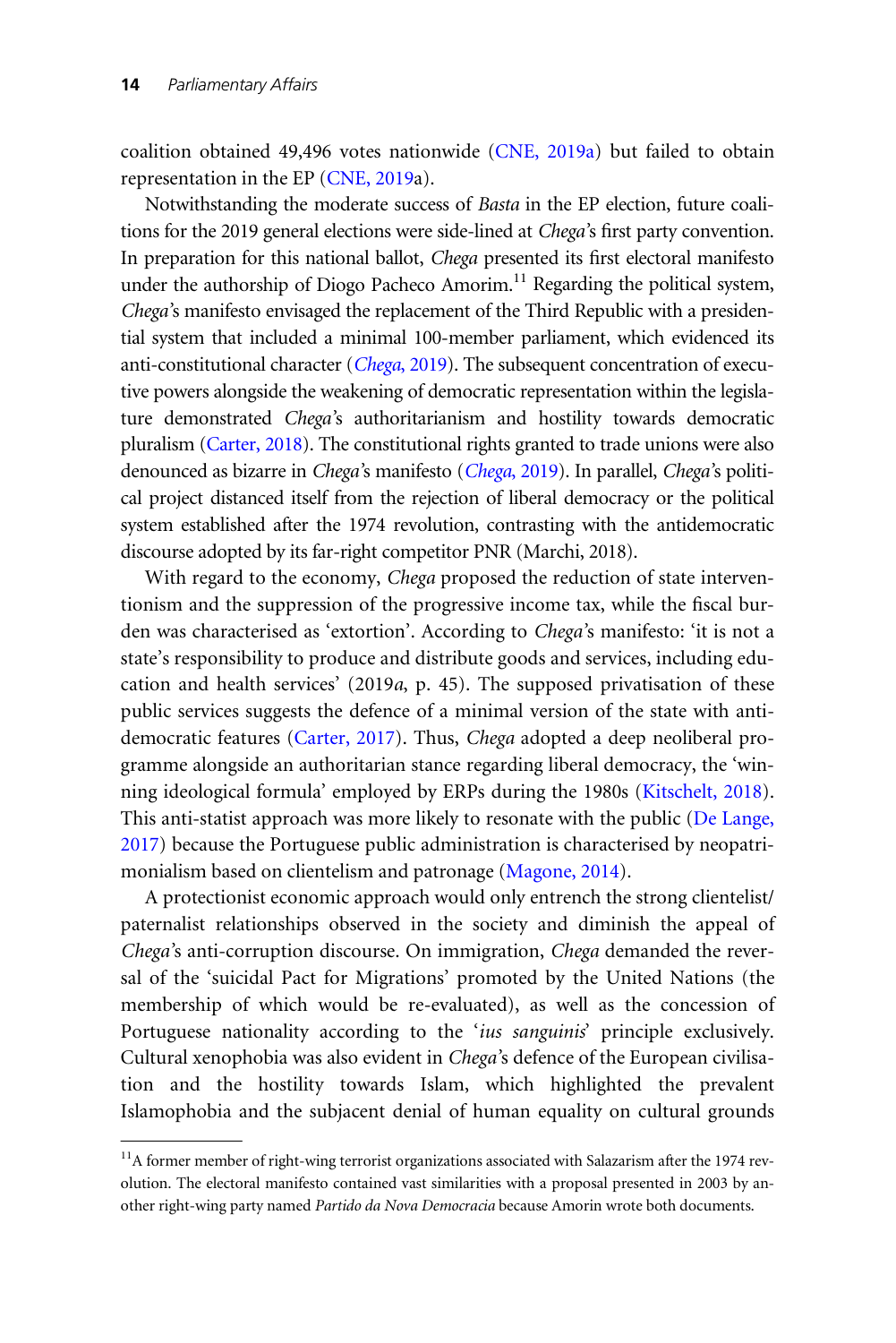(Chega[, 2019](#page-17-0)). Contrastingly, Chega assumed the unequivocal defence of Israel and distanced itself from anti-Semitism (Chega[, 2019](#page-17-0)). In short, Chega adopted the model outlook of a cultural xenophobic neoliberal ERP [\(Carter, 2017\)](#page-17-0). The electoral manifesto excluded references to ethnic minorities or the Roma community. However, Ventura spoke in several TV interviews about the existence of a nationwide problem (child marriage, welfare dependence and crime) based on a civilisational conflict with the Portuguese Roma community, claiming the state failed to tackle it in order to prevent accusations of racism [\(Ventura, 2019](#page-20-0)). In the context of low politicisation of immigration, the Roma community consti-tuted the main outgroup in this ERP's discourse [\(Afonso, 2021](#page-16-0)).<sup>12</sup>

Chega's electoral campaign for the 2019 general elections focused on two additional topics: the reform of the political system and law and order issues. First, Ventura demanded the suppression of state pensions paid out to former holders of public office who had been convicted of criminal offenses (two former MPs were, at the time, in prison and receiving their public pensions). Chega sought to capitalise on public support for a populist anti-politics approach and the public alienation caused by the entitlements granted to former members of the political establishment. Secondly, Chega campaigned on the introduction of a harsher penal system to tackle criminal practices. Thereby, Ventura pledged to introduce life sentences for those convicted of homicide or terrorism, as well as the chemical castration of sexual offenders, to exploit the public outrage associated with these crimes [\(Fernandes and Magalh](#page-18-0)ães, 2020). In contrast, Chega's opposition to immigration was absent from this electoral campaign because, according to Ventura, this was a topic to tackle at the European level ([Botelho, 2019](#page-17-0)).

At the ballot box, Chega collected 67,826 votes (1.29 per cent of the vote) and was the seventh most voted party nationwide. Ventura was elected to parliament through the Lisbon electoral district, where the party obtained 22,053 votes [\(CNE, 2019](#page-18-0)a). In short, Chega's moderate level of electoral success was magnified by the low turnout at the 2019 general elections, which enhanced this ERP's ascension into the national parliament. From an Iberian perspective, Chega's electoral accomplishment in its first contested general election largely surpassed the electoral support for its Spanish counterpart Vox in the 2015 Spanish parliamentary elections, when that ERP was going through a similar take-off stage [\(Turnbull-Dugarte, 2019](#page-20-0)).<sup>13</sup> Within this context, *Chega's* electoral breakthrough

 $12$ Recent research employing local electoral results from the 2021 presidential elections found positive statistical relationships between the Chega vote and the share of social assistance benefit recipients and the dimension of the population belonging to the national Roma minority [\(Afonso, 2021\)](#page-16-0).

 $13V$ Ox obtained 0.23 per cent of the vote in the 2015 parliamentary elections in Spain. Remarkably, Vox's emergence into national politics only occurred in the 2019 parliamentary elections, when this ERP collected 10.26 per cent of the vote.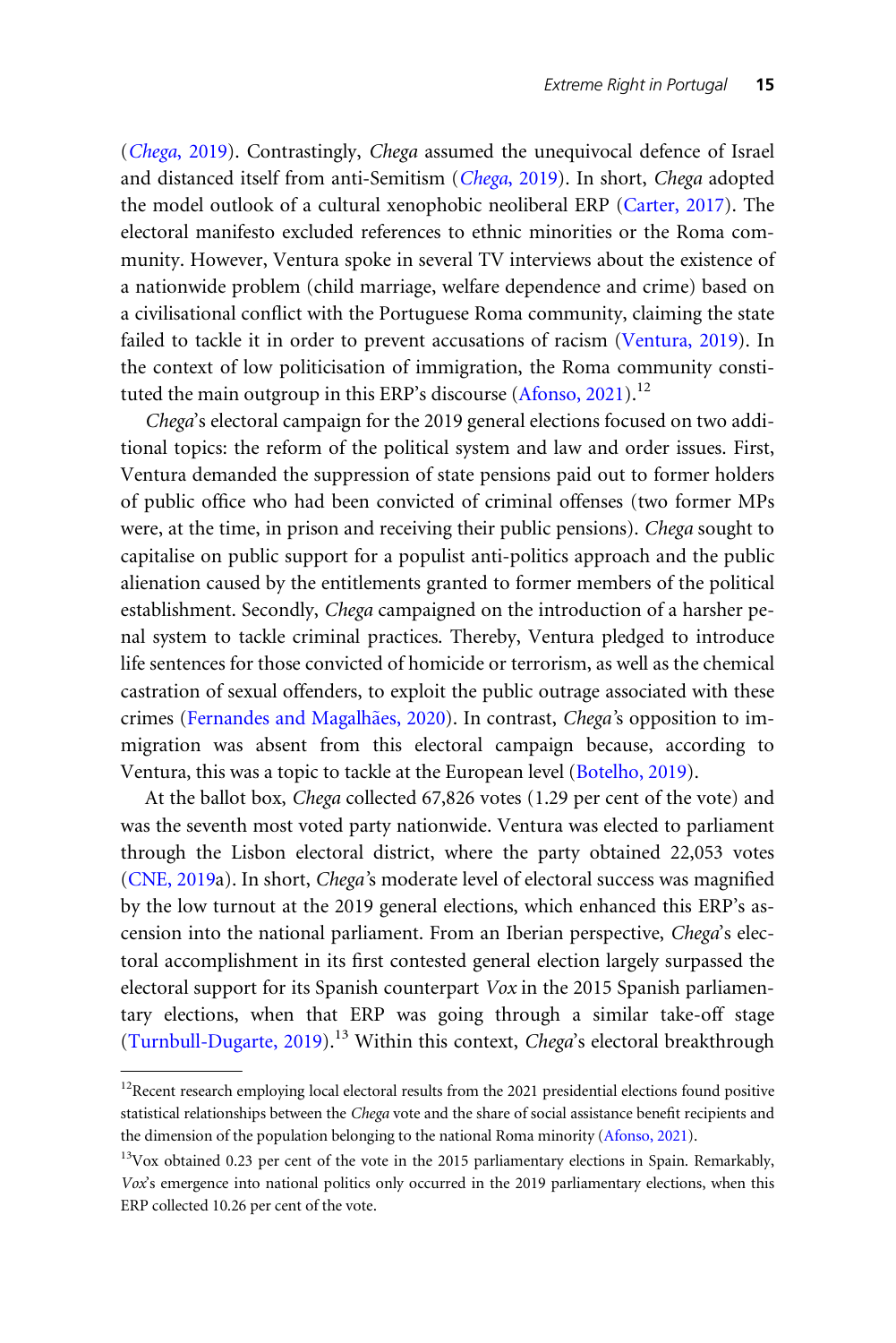into mainstream politics in its first contested national ballot was remarkable. According to the geographical distribution of the vote in 2019, Chega obtained its best results in the south of Portugal, while the highest score at the parish level was obtained in Póvoa de São Miguel (city of Moura, Alentejo) with 15.43 per cent of a total of 311 votes ([Marktest, 2019\)](#page-19-0).

A broad statistical analysis of the electoral results suggested that Chega's electoral support at the municipal level was higher in areas characterised by lower purchasing power, less access to health services and lower levels of crime than the national average ([Lusa, 2019](#page-19-0)c). A broad poll analysis suggested that one-fifth of Chega's electorate possessed higher education and one-third had completed secondary school. This ERP's support was mainly drawn from white collar workers, while only 10 per cent of the manual workers seemed to support *Chega* [\(Magalh](#page-19-0)ães, 2020a). Additional exploratory research based on electoral polls indicated that Chega's electorate in the 2019 parliamentary elections was distinct from the remaining electorate due to its intense association of the political class with corruption. Similarly, an overwhelming majority of Chega's voters agreed with the assimilation of minorities according to Portuguese traditions, but here there was little difference when compared to the general electorate [\(Magalh](#page-19-0)ã[es, 2020](#page-19-0)b).

Surprisingly, immigration was perceived as a benefit for the economy by a large majority of this ERP's voters. In contrast, the association between this social phenomenon and a cultural threat or crime rates was supported by a minority of those voters (Magalhães, 2020b). Further panel analysis is required to evaluate the social basis of this ERP's electoral support. From a broad perspective, Chega's accomplishment suggests that ERPs that employ a neoliberal political formula can be successful at the polls, especially in countries characterised by strong clientelism and intense public perception of corruption like Portugal [\(De Lange,](#page-18-0) [2017\)](#page-18-0). Lastly, a strong level of congruence is observed between Chega's electoral breakthrough in the late 2010s and this ERP's adoption of a cultural xenophobic neoliberal outlook, as proposed by the theory of internal supply factors (H4).

# 11. Conclusions

This investigation discussed different explanations for Chega's electoral breakthrough into the Portuguese party system in the 2019 general elections and evaluated the congruence of its theoretical predictions. The overall decline of the acute political disaffection observed among the electorate throughout the second half of the 2010s seemed to diminish the level of congruence between the theory of protest voting and Chega's electoral success in 2019. Notwithstanding the observation of a significant segment of disaffected voters by the end of the 2010s, it seems unlikely that Chega's electoral breakthrough was the outcome of the random preference of disgruntled voters for a minor party positioned at the margins of the political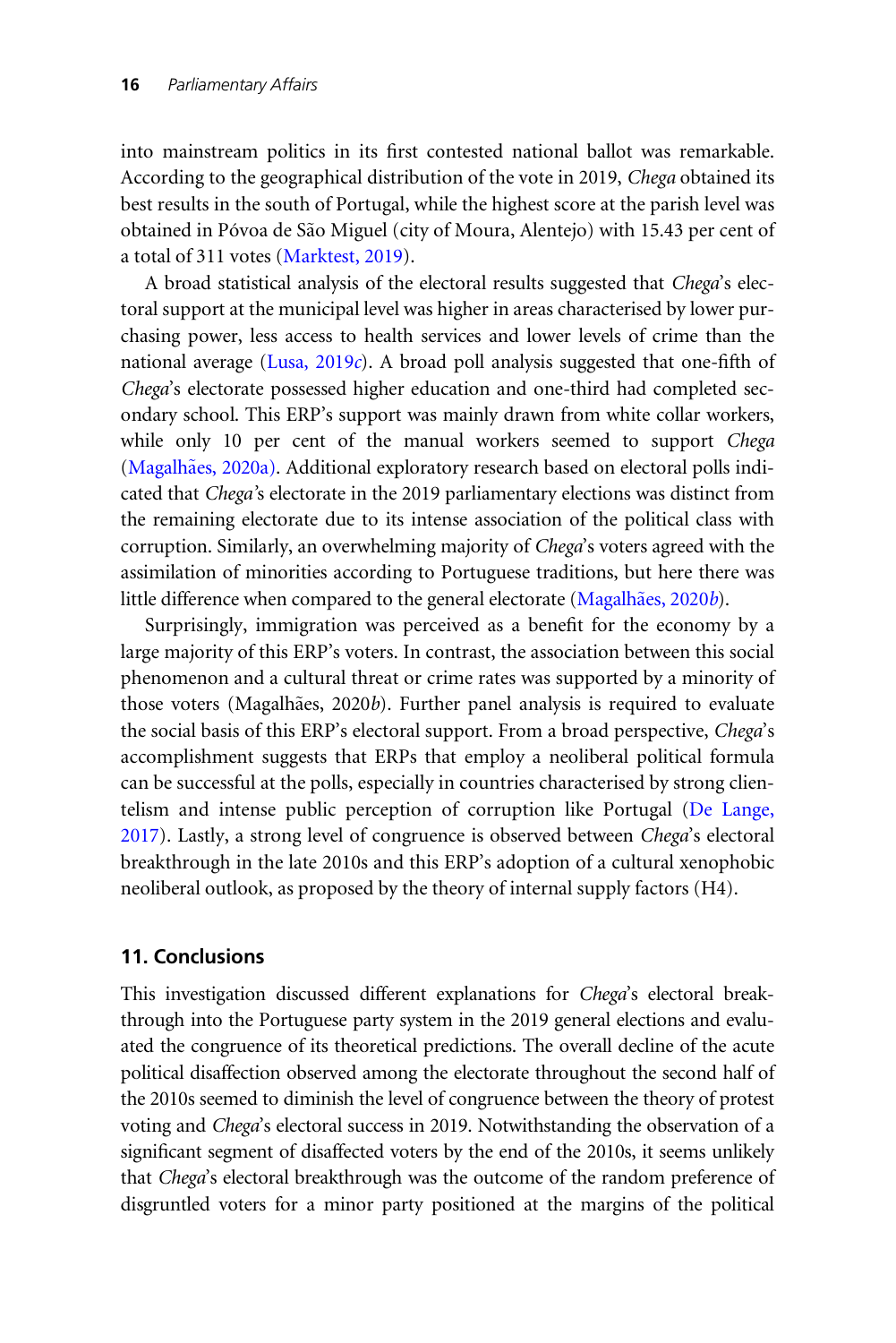<span id="page-16-0"></span>establishment. Otherwise, the electoral breakthrough of a Portuguese ERP would more likely have been observed in the early 2010s rather than by the end of the decade. In parallel, the lack of congruence between Chega's electoral success and the absence of public concern with immigration undermines recent suggestions that ERP electoral breakthroughs can be predicted by the salience of this topic.

In contrast, a high level of congruence was identified between the theory of spatial competition and the end of Portuguese immunity to the far right in 2019. The convergence of the main centre-right party (PSD) regarding the economic cleavage in the late 2010s displayed a strong level of consistency with Chega's ascension into the national parliament. The two latter trends seem to challenge past suggestions that issue salience can be more fundamental in accounting for the success of ERPs than spatial approaches. A strong level of congruence was also found between Chega's emergence into mainstream politics and this ERP's adoption of a cultural xenophobic neoliberal model. Furthermore, the Portuguese case study suggests that ERPs' electoral breakthroughs are possible during the take-off stage: when these parties' leaders are deprived of intense public stigmatisation; and if they possess allies throughout society, that can help to compensate for the lack of party resources. In short, Chega's electoral breakthrough in the late 2010s was most likely related to the interaction between spatial competition between mainstream parties and internal supply factors. This in-depth study suggests that the theories focused on supply-side factors seem to hold greater strength to help to understand an ERP's emergence into national politics than demand-side explanations.

#### Acknowledgements

I am very grateful for helpful comments from the anonymous referees.

#### Funding

This research was supported by the Fundação para a Ciência e a Tecnologia through the funding of the R&D Unit UIDB/03126/2020.

# Conflict of Interest

The authors have no conflicts of interest to report.

#### References

Afonso, A. (2021). Correlates of aggregate support for the radical right in Portugal. Research & Politics,  $8(3)$ ,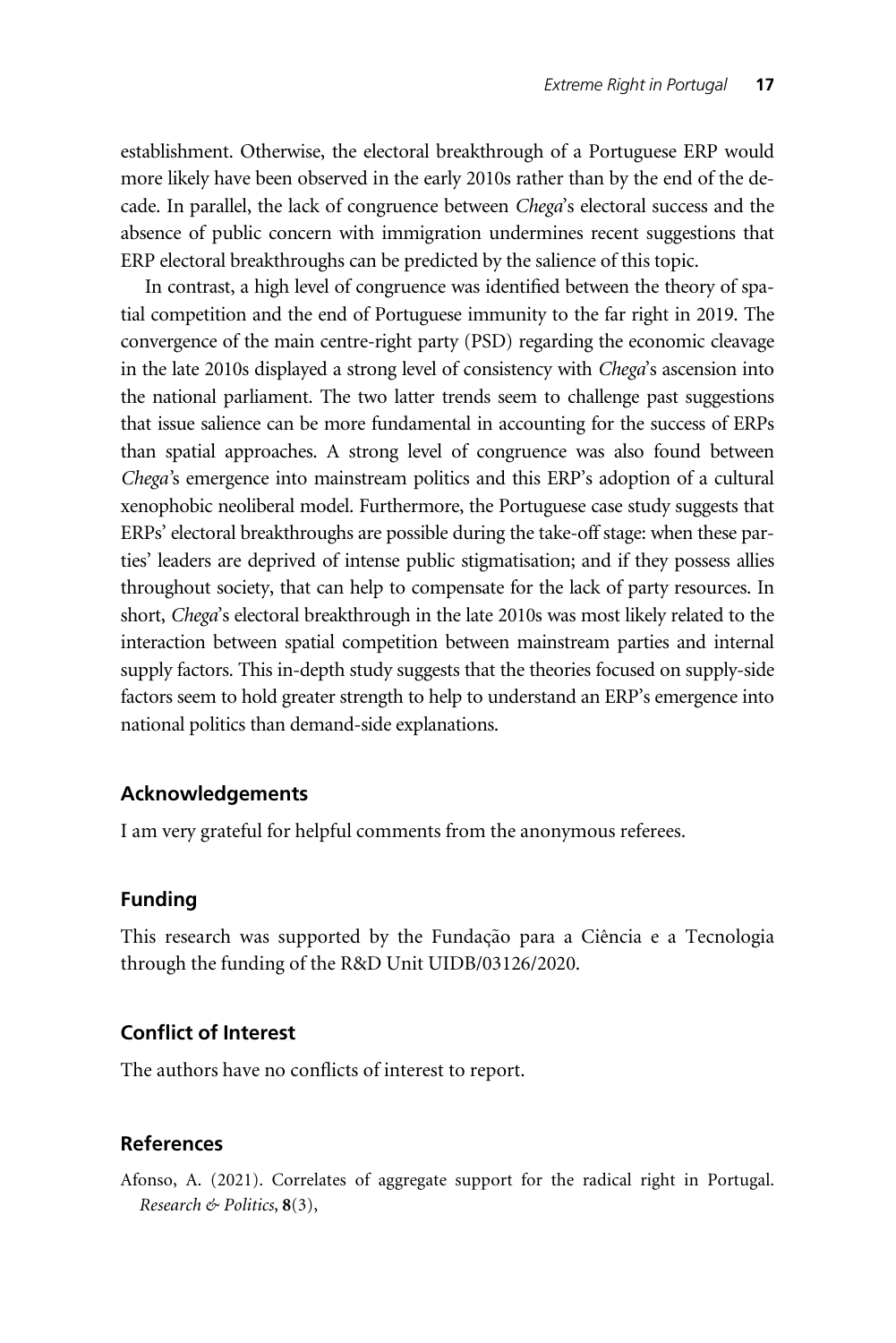- <span id="page-17-0"></span>Anselmo, C. (2019, 13 July) Em Quem é Que - nunca Votaria? Eis os Líderes Políticos Que os Portugueses Rejeitam. TSF Rádio Notícias.
- Akkerman, T., Lange, S. L. de and Rooduijn, M. (eds) (2016) Radical Right-Wing Populist Parties in Western Europe: Into the Mainstream? Oxon, Routledge.
- Arzheimer, K. (2018) 'Explaining Electoral Support for the Radical Right'. In Rydgren, J. (ed) The Radical Righ, Oxford, Oxford University Press, pp. 216–246.
- Bakker, R., Hooghe, L., Jolly, S., Marks, G., Polk, J., Rovny, J., Steenbergen, M., and Vachudova, M. (2020) "2019 Chapel Hill Expert Survey." Version 2019.1. Chapel Hill, NC, University of North Carolina, Chapel Hill. Available on Chesdata.eu.
- Basta. (2019) Programa Político Europeu, Por uma Europa das Nações.
- Betz, H. G. (2017) 'The New Politics of Resentment: Radical-Right Wing Populist in Western Europe'. In Mudde, C. (ed) The Populist Radical Right: A Reader, Oxon, Routledge, pp. 338–351.
- Beach, D. and Pedersen, R. (2016) Causal Case Study Methods, Michigan, University of Michigan Press.
- Birch, S. and Dennison, J. (2019) 'How Protest Voters Choose', Party Politics, 25(2), 110–125.
- Blatter, J. and Haverland, M. (2012) Designing Case Studies, Basingstoke, Palgrave Macmillan.
- Botelho, L. (2019) Não vai Haver Extremo Nenhum em Portugal Graças ao Chega. Público, 28 October.
- Carter, E. (2017) 'Party Ideology'. In Mudde, C. (ed) The Populist Radical Right: A Reader, Oxon, Routledge, pp. 28–68.
- Carter, E. (2018) 'Right-Wing Extremism/Radicalism: Reconstructing the Concept', Journal of Political Ideologies, 23, 157–182.
- Carvalho, J (2015). 'The end of a strategic opening? The BNP's window of opportunity in the 2000s and its closure in the 2010s', Patterns of Prejudice, 49, 271–293.
- Carvalho, J. and Duarte, M. C. (2020) 'The politicization of immigration in Portugal between 1995 and 2014: a European exception?'. JCMS: Journal of Common Market Studies, 58, 1469–1487.
- Carvalho, J. (fortcoming) 'Emigration and immigration'. In Costa Pinto, A., Magalhães, P. and Fernandes, J. (eds), The Oxford Handbook of Portuguese Politics, Oxford, Oxford University Press.
- Carvalho, M. (2020) Chega, SA. Por dentro do Reino de "Deus" Ventura. Visão, no. 1420, pp. 28–39
- Chega. (2018) 'Declaração de Princípios e Fins', accessed at [https://partidochega.pt/declar](https://partidochega.pt/declaracao-de-principios/) [acao-de-principios/ on 15 November 2010.](https://partidochega.pt/declaracao-de-principios/)
- Chega. (2019) Programa Político Chega. Lisbon.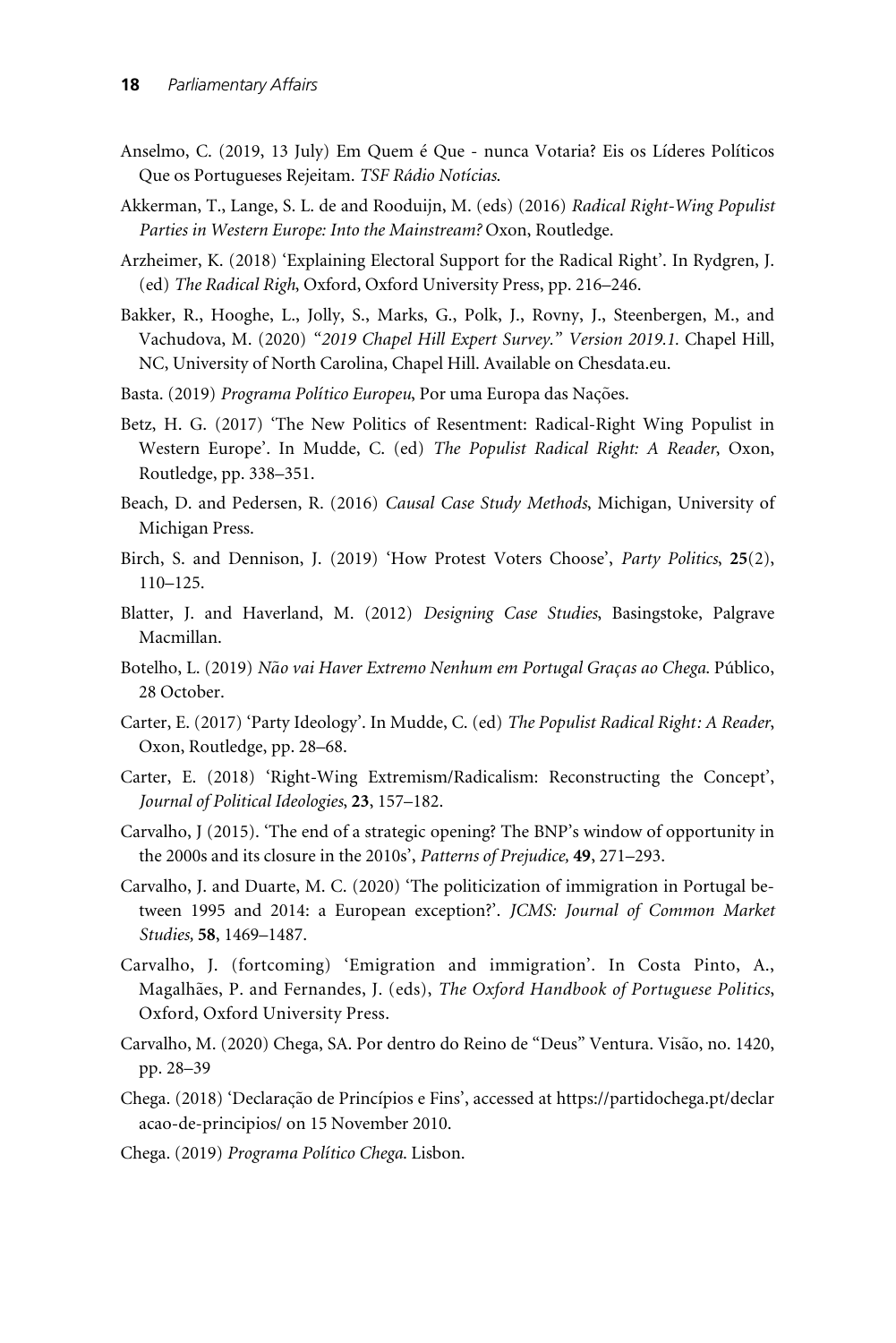- <span id="page-18-0"></span>CNE (2019a) Resultados Globais Eleições Legislativas, accessed at [https://www.eleicoes.](https://www.eleicoes.mai.gov.pt/legislativas2019/) [mai.gov.pt/legislativas2019/](https://www.eleicoes.mai.gov.pt/legislativas2019/) on 15 March 2021.
- CNE (2021a) Resultados Globais. Eleições Presidenciais, accessed at [https://www.eleicoes.](https://www.eleicoes.mai.gov.pt/presidenciais2021/resultados/globais) [mai.gov.pt/presidenciais2021/resultados/globais](https://www.eleicoes.mai.gov.pt/presidenciais2021/resultados/globais) on 15 March 2021.
- Comissão Nacional de Eleições. (2019b) Legislativas 2019, Resultados Globais, accessed at <https://www.eleicoes.mai.gov.pt/>
- Comissão Nacional de Eleições. (2021b) Presidenciais 2021, Resultados Globais, accessed at <https://www.eleicoes.mai.gov.pt/>
- De Lange, S. (2017) 'A New Winning Formula? The Programmatic Appeal of the Radical Right', In Mudde, C. (ed) The Populist Radical Right: A Reader, Oxon, Routledge, pp. 83–102.
- Dennison, J. and Geddes, A. (2019) 'A Rising Tide? The Salience of Immigration and the Rise of Anti-Immigration Political Parties in Western Europe', The Political Quarterly, 90, 107–116.
- De Sousa, L., Magalhães, P. C. and Amaral, L. (2014) 'Sovereign Debt and Governance Failures', American Behavioral Scientist, 58, 1517–1541.
- Duarte, M. (2018) The Political Opportunity Structure and the Politicisation of Immigration in Portugal, 1995–2015, Lisbon, Portugal, ISCTE-IUL.
- Eurobarometer (2020) EUROPA Public Opinion analysis Eurobarometer Interactive Search System, accessed at [https://ec.europa.eu/commfrontoffice/publicopinionmobile/](https://ec.europa.eu/commfrontoffice/publicopinionmobile/index.cfm/Chart/index) [index.cfm/Chart/index](https://ec.europa.eu/commfrontoffice/publicopinionmobile/index.cfm/Chart/index) on 10 February 2021.
- European Commission against Racism and Intolerance (ECRI). (2018) Fifth Report on Portugal, Brussels, Belgium, European Commission.
- EVS. (2020). European Values Study 2017: Integrated Dataset (EVS2017), Cologne, Germany, GESIS Data Archive.
- Fernandes, J. and Magalhães, P. (2020) 'The 2019 Portuguese General Elections', West European Politics, 43, 1038–1050.
- George, A. L. and Bennett, A. (2005) Case Studies and Theory Development in the Social Sciences, Cambridge, MA, MIT Press.
- Hall, P. A. (2006) 'Systematic Process Analysis: When and How to use it', European Management Review, 3, 24–31.
- Henriques, J. (2020) European Social Survey: 62% dos portugueses manifestam racismo. Público, 27 of June.
- Jalali, C. (2017) Partidos e Sistemas Partidários, Lisbon, Portugal, Fundação Francisco Manuel dos Santos.
- Jornal Económico (2017) Portugueses concordam com acusações de André Ventura a ciganos, accessed at [https://jornaleconomico.sapo.pt/noticias/portugueses-concordam](https://jornaleconomico.sapo.pt/noticias/portugueses-concordam-com-acusacoes-de-andre-ventura-a-ciganos-204722 )[com-acusacoes-de-andre-ventura-a-ciganos-204722](https://jornaleconomico.sapo.pt/noticias/portugueses-concordam-com-acusacoes-de-andre-ventura-a-ciganos-204722 ) on 3 September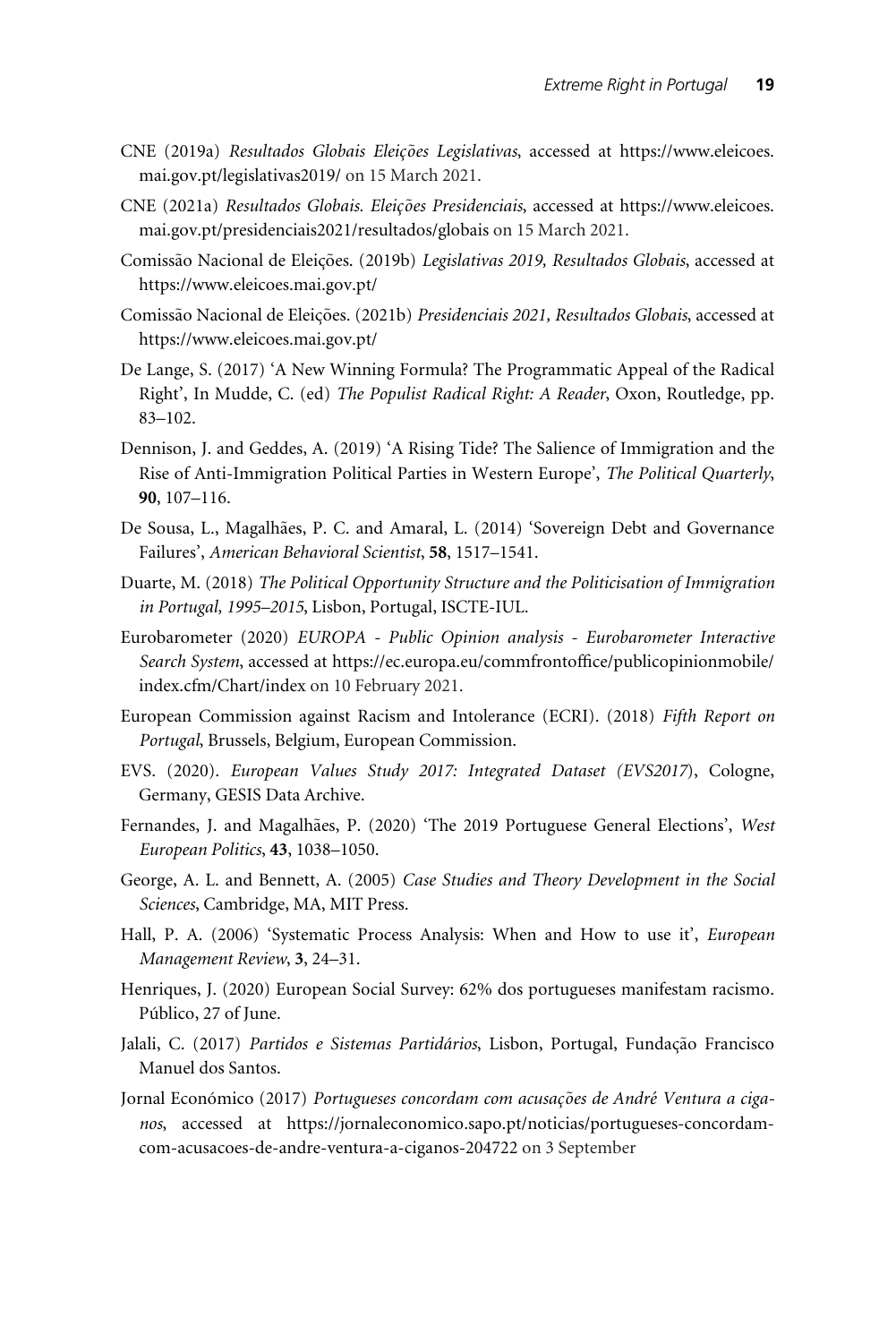- <span id="page-19-0"></span>Kitschelt, H. (2007) 'Growth and Persistence of the Radical Right in Postindustrial Democracies: Advances and Challenges in Comparative Research', West European Politics, 30(5), 1176–1206.
- Kitschelt, H. (2017) 'The Contemporary Radical Right: An Interpretative and Explanatory Framework'. In Mudde, C. (ed) The Populist Radical Right: A Reader, Oxon, Routledge, pp 352–387.
- Kitschelt, H. (2018) 'Party Systems and Radical Right-Wing Parties'. In Rydgren, J. (ed) The Radical Right, Oxford, Oxford University Press, pp. 247–293.
- Lusa (2019a 16 May) *Europeias. André Ventura "muito contente" com o apoio do* Patriarcado. Observador.
- Lusa (2019b 7 October) *Quem votou no Chega e onde? André Ventura venceu onde há* menos poder de compra. TSF.
- Lusa (2019c, 7 October) Chega teve mais votos onde há menor poder de compra e criminali*dade abaixo da média*. Público.
- Magalhães, P. (2020a, 15 February) Quem quer votar no Chega? Expresso.
- Magalhães, P. (2020b, 22 February) O que pensam os que votaram no Chega? accessed <https://www.pedro-magalhaes.org/blog/> on 25 September 2001.
- Magone, J. (2014) Politics in Contemporary Portugal: Democracy Evolving, Boulder, CO, Lynne Rienner.
- Marktest (2019) A geografia das legislativas de 2019, accessed at [https://www.marktest.](https://www.marktest.com/wap/a/n/id~2575.aspx) [com/wap/a/n/id~2575.aspx,](https://www.marktest.com/wap/a/n/id~2575.aspx) 25 September 2021.
- Mayer, N. (2007) Comment Nicolas Sarkozy a rétréci l'électorat Le Pen. *Revue française* de science politique, 57(3–4), 429–445.
- Mendes, M. and Dennison, J. (2021) 'Explaining the Emergence of the Radical Right in Spain and Portugal: Salience, Stigma and Supply', West European Politics, 44, 752–775.
- Mudde, C. (2007) Populist Radical Right Parties in Europe, Cambridge, Cambridge University Press.
- Mudde, C. (2019) The Far Right Today, London, Polity Press.
- Muis, J. and Immerzeel, T. (2017) 'Causes and Consequences of the Rise of Populist Radical Right Parties and Movements in Europe', Current Sociology. La Sociologie Contemporaine, 65(6), 909–930.
- Norris, P. (2005) Radical Right: Voters and Parties in the Electoral Market, Cambridge: Cambridge University Press.
- Pequito, C., Pereira, P. and Belchior, A. (2019) 'Political Discontentment in Portugal Post-Troika: Risks and Opportunities'. In Costa Pinto, A. and Pequito, C. (eds) Political Institutions and Democracy in Portugal, Amsterdam, the Netherlands, Springer International Publishing, pp. 215–246.
- Polk, J., Rovny, J., Bakker, R., Edwards, E., Hooghe, L., Jolly, S., Koedam, J., Kostelka, F., Marks, G., Schumacher, G., Steenbergen, M., Vachudova, M. and Zilovic, M. (2017) 'Explaining the Salience of anti-Elitism and Reducing Political Corruption for Political